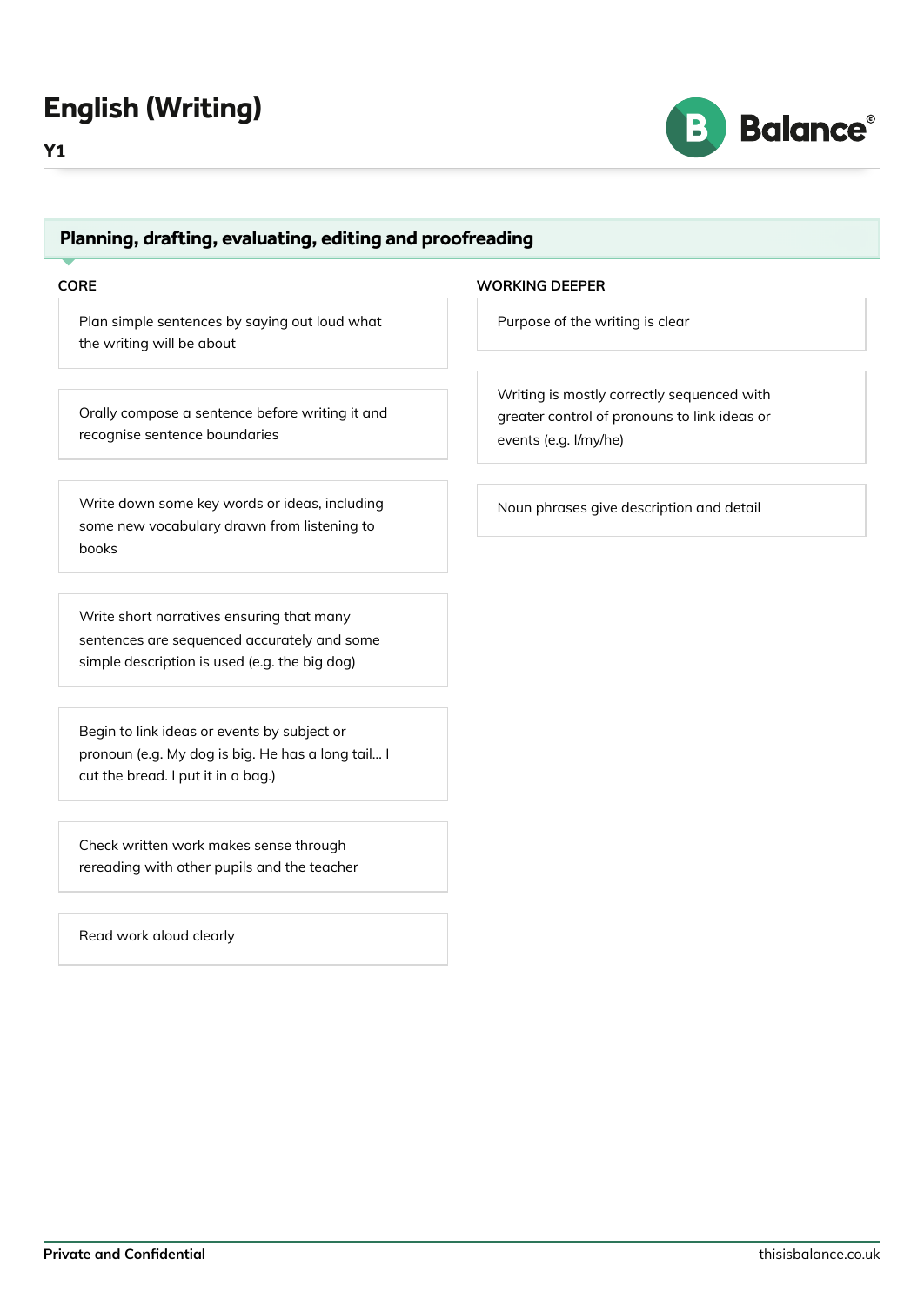# Composition - applying vocabulary, grammar & punctuation

### **CORE**

Combine words to make single clause sentence

Use and to join words and clauses

Use capital letters for names of people, places and days of the week and the personal pronoun 'I'

Use some full stops

Use some capital letters

Use some question marks

**WORKING DEEPER**

coordination is used effectively to link two pieces of information (and)

Beginning to develop a greater range of conjunctions (e.g. because, when, but)

Full stops are used with greater control

Capital letters are used with greater control

Exclamation marks are used with greater control

Question marks are used with greater control

Use some exclamation marks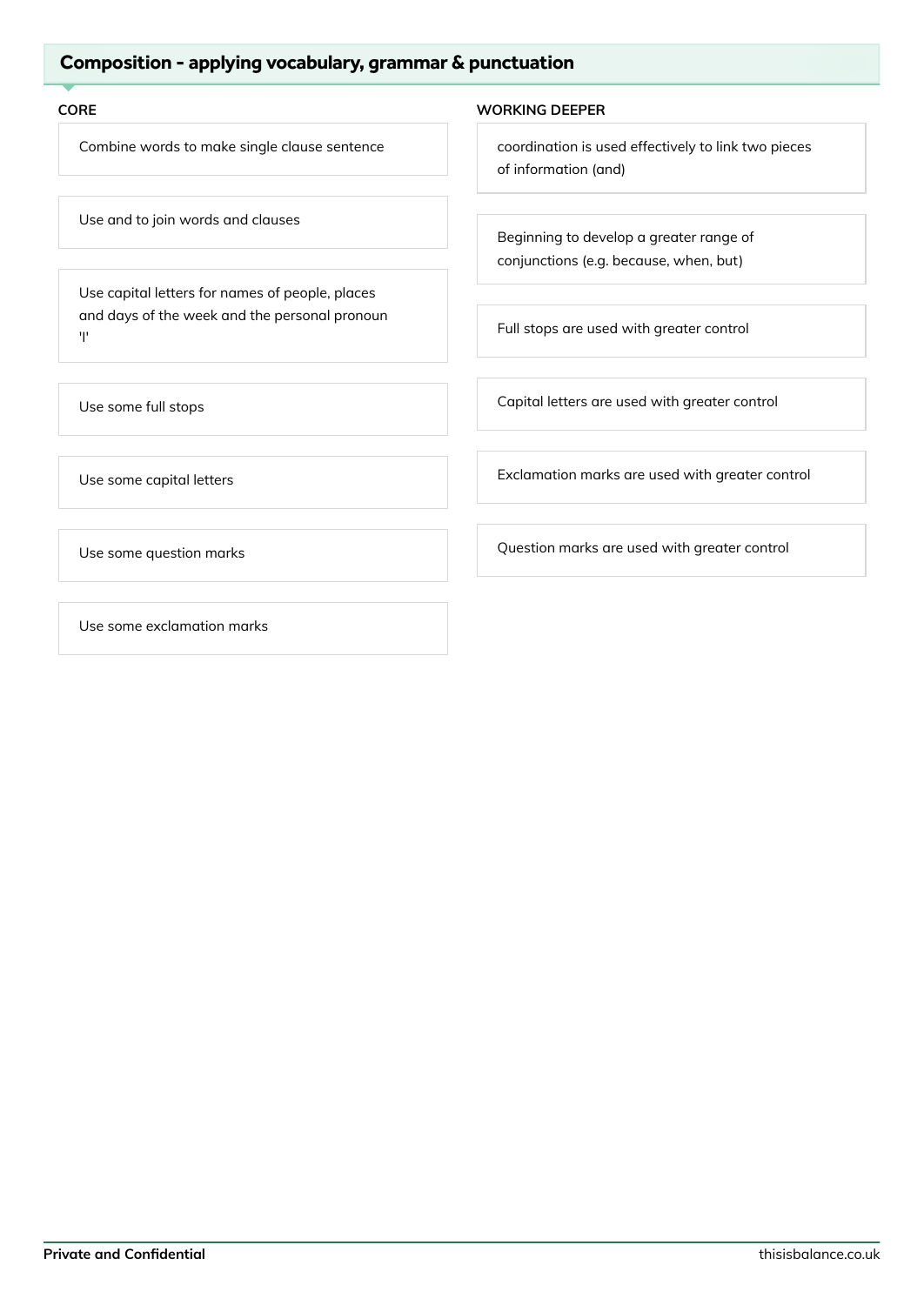## Transcription - spelling/handwriting

### **CORE**

Write from memory simple dictated sentences

Make phonically-plausible attempts to spell words that have not yet been learnt

Some words containing previously taught phonemes are spelt accurately (refer to spelling appendix and phonics programme used in school, e.g. Letters and Sounds)

Some common exception words are spelt accurately (refer to spelling appendix and phonics programme used in school, e.g. Letters and Sounds)

Days of the week are spelt accurately

Some accurate use of adding -s and -es for nouns and verbs (cats, foxes, runs, catches)

Some accurate use of -ing, -ed, -er, -est where no change is needed to the root word

Some accurate use of the prefix 'un-' (e.g. untie, unhappy)

Leave spaces between words

Some lower case letters are accurately formed, starting and finishing in the correct place

Many capital letters are mostly accurately formed

#### **WORKING DEEPER**

Mostly accurate formation of lower case letters, starting and finishing in the correct place

Mostly accurate use of the prefix un- when required

Mostly accurate use of suffixes (-s, -es, -er, -est, -ing, -ed) where no change is needed to the root of the word

Growing accuracy when spelling words using taught phonemes (refer to Phase 5 Letters & Sounds)

Growing accuracy when spelling common exception words previously taught (refer to Letters & Sounds 100 high-frequency words)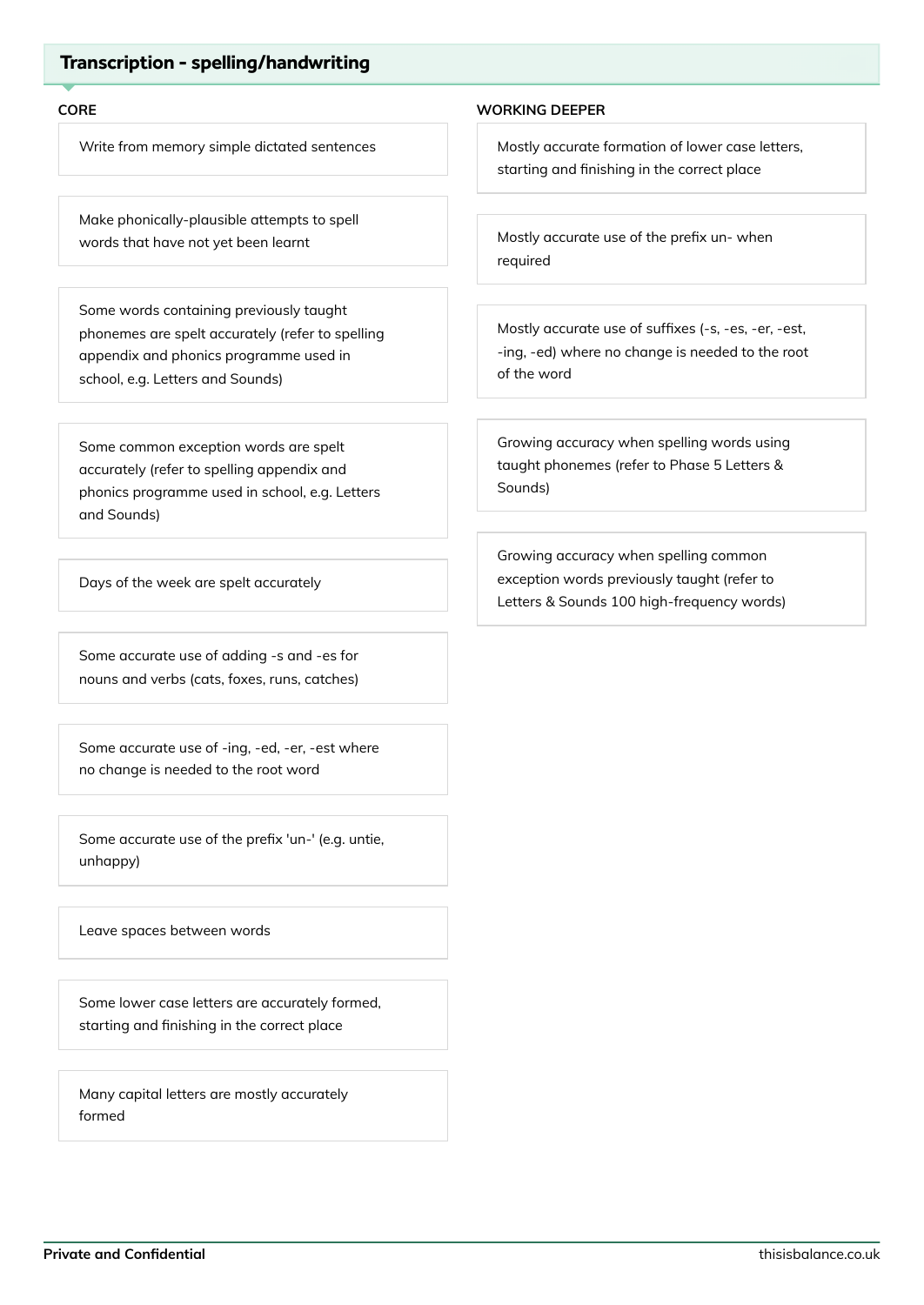Digits 0-9 are mostly accurately formed

Holds a pencil comfortably and correctly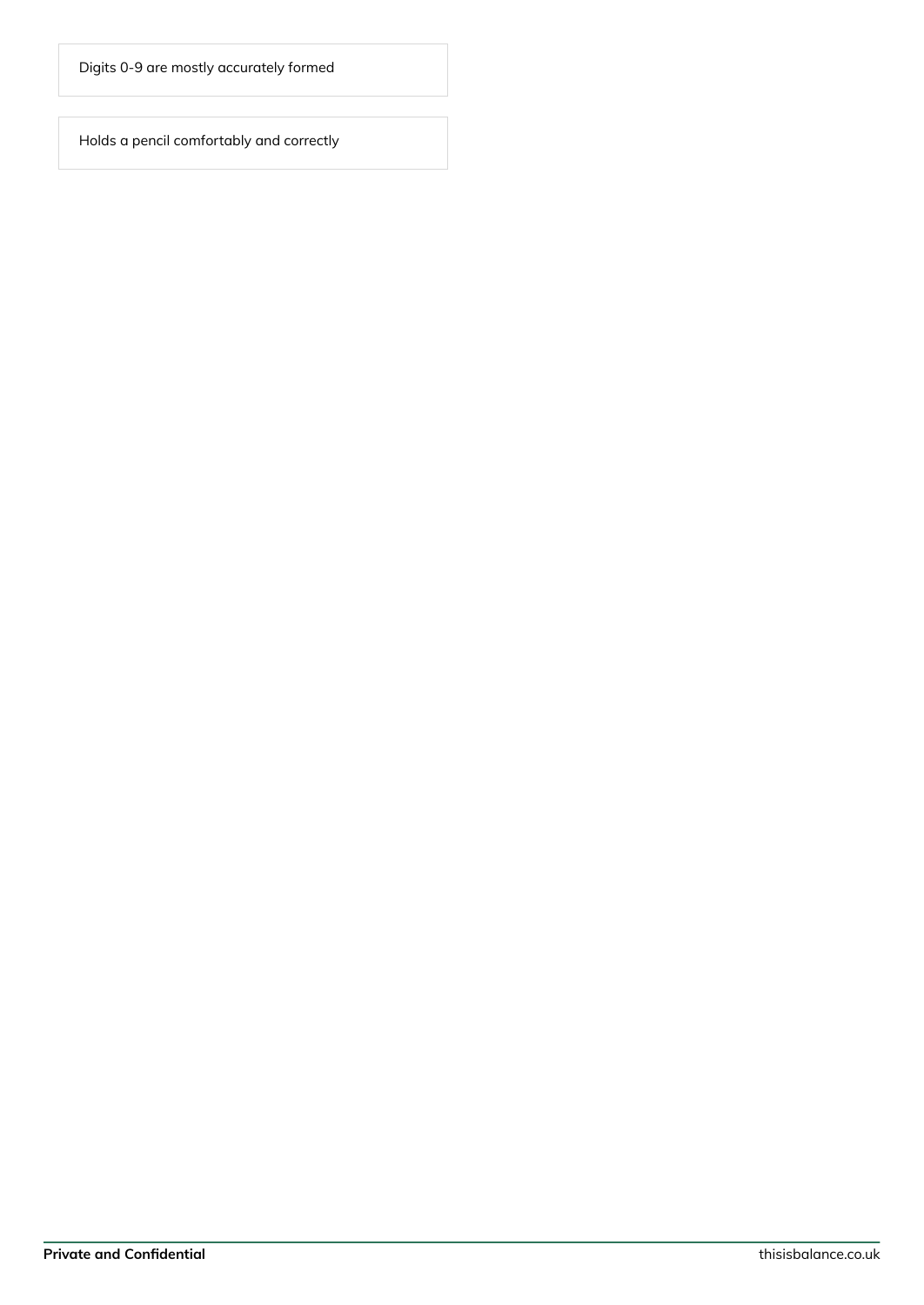

#### **CORE**

Y2

Develop a positive attitude and stamina for writing

Plan, draft and orally rehearse writing using key words and new vocabulary

Write meaningful narratives selecting appropriate vocabulary, phrases and sentences that begin to show an awareness of the reader

Use conjunctions to extend and link sentences (She picked the flower and she gave the flower to her mum.)

Use pronouns to extend and link sentences (She picked the flower and she gave the flower to her mum.)

Re-read writing to check for meaning and tense form

Evaluate effective use of word choice, grammar and punctuation in writing. (some prompting may be required, including discussion with the teacher)

Make appropriate additions, revisions and corrections when proofreading and editing (some prompting may be required, including discusion with the teacher)

Read work aloud with appropriate intonation

### **WORKING DEEPER**

A level of formality appropriate to the purpose of the writing is evident, e.g. mirroring the language used in traditional tales, appropriate vocabulary and structure for a letter of apology

Begin to evaluate and edit word choice, grammar and punctuation in writing with some independence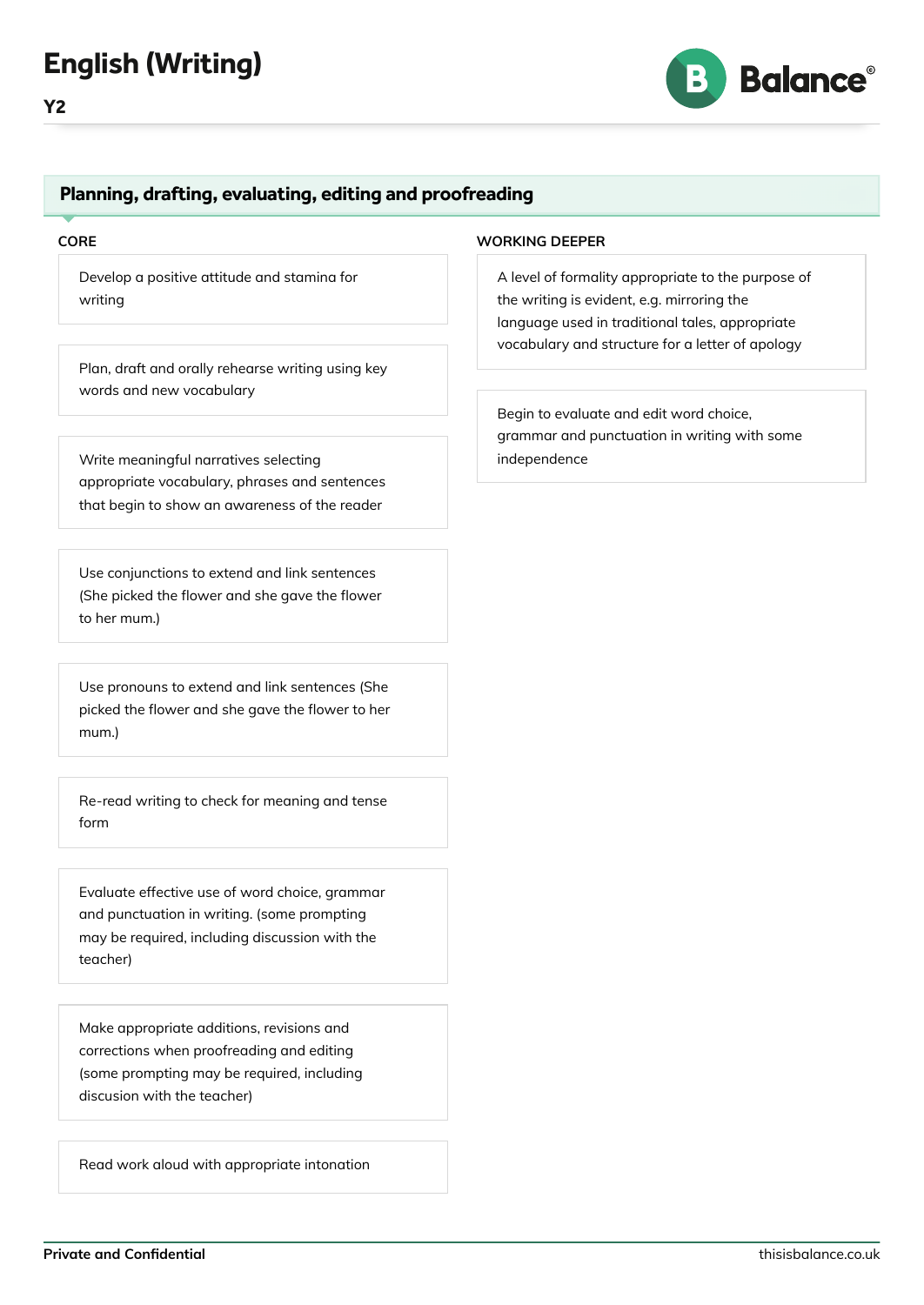## Composition - applying vocabulary, grammar & punctuation

#### **CORE**

Use coordination (and, or, but) to write compound sentences

Some use of subordination (when, if, that, because) to write complex sentences

Use adjectives and adverbs to describe and specify some expanded noun phrases to add description and detail, e.g. yellowish fur with the black spots, the deep dark wood

Use adjectives and adverbs to describe and specify some use of -ly to turn adjectives into adverbs (slow – slowly)

Write statements appropriately e.g. Grandma has big teeth. (S)

Write questions appropriately e.g, Does Grandma have big teeth?

Write exclamations appropriately e.g What big teeth you have, Grandma!

Write commands appropriately e.g Stop looking at Grandma's teeth.

Most sentences demarcated accurately with full stops and capital letters (including for proper nouns)

Some use of exclamation marks for effect (Stop!)

Some use of question marks

#### **WORKING DEEPER**

Greater awareness of the reader, including more controlled use of the noun phrase and adverbs

The full range of punctuation is used mostly correctly including apostrophes for singular possession in nouns

Accurate use of past and present tense

Subordination (when, if, that, because) and coordination (and, or, but) are well managed and used effectively to extend and link sentences

Begin to evaluate and edit word choice, grammar and punctuation in writing with some independence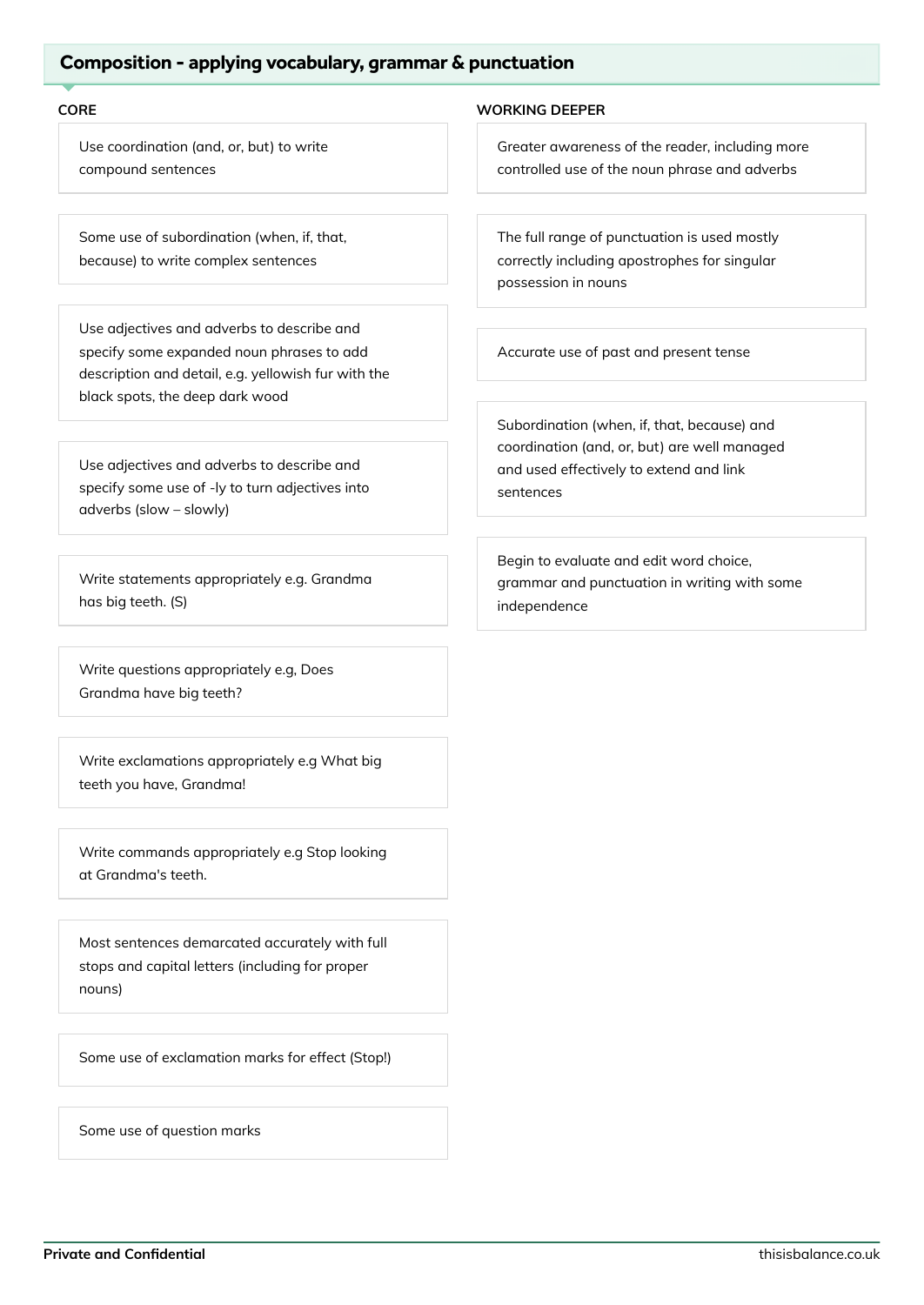Some use of commas to separate items in lists (this will include within noun phrases e.g. the old, dusty truck)

Some apostrophes for simple contracted forms e.g. don't

Begin to use apostrophes singular possession in nouns, e.g. the dog's tail, John's hat always correctly

Use past and present tense mostly correctly throughout writing

Some use of verbs to mark actions in progress, e.g. She is drumming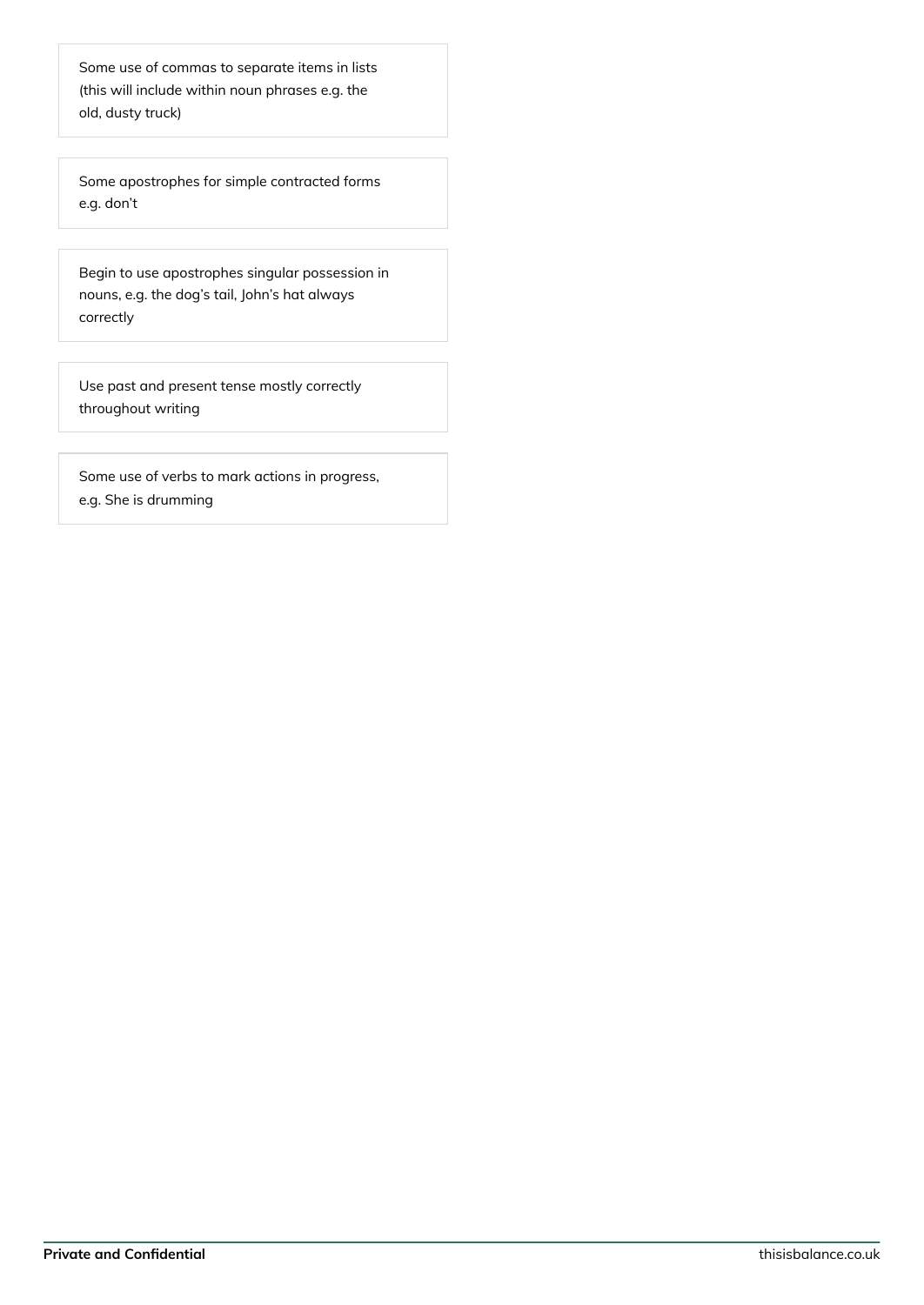Write from memory simple dictated sentences

Make phonically-plausible attempts to spell words, spelling many correctly

Usually accurate spelling of simple monosyllabic and polysyllabic words including high frequency homophones (e.g. to, too, two/there, they're, their/floated/many/coat)

Many common exception words are spelt accurately (refer to spelling appendix and phonics programme used in school, e.g. Letters and Sounds)

Some words with contracted forms are spelt correctly e.g. don't, can't, I'll, didn't, I'm, it's

Some accurate use of the suffixes: -ing, -ed where change is needed to the root word (shine, shining, drop, dropped)

Some accurate use of the suffixes: -er, -est, -y where change is needed to the root word (nice, nicer, nicest, shine, shiny)

Some accurate use of longer words formed by the addition of suffixes (-ment, -ness)

Some accurate use of longer words formed by the addition of suffixes (-ful, -less)

Some accurate use of longer words formed by the addition of suffixes (-ly)

### **WORKING DEEPER**

Spell most common exception words correctly (refer to Letters & Sounds pg. 195 Next 200 common words)

Spell most words with contracted forms (refer to Letters & Sounds pg. 195 Next 200 common words)

Add suffixes to spell most words correctly in their writing e.g. -ment, -ness, -ful, -less, -ly

Use the diagonal and horizontal strokes needed to join letters in most writing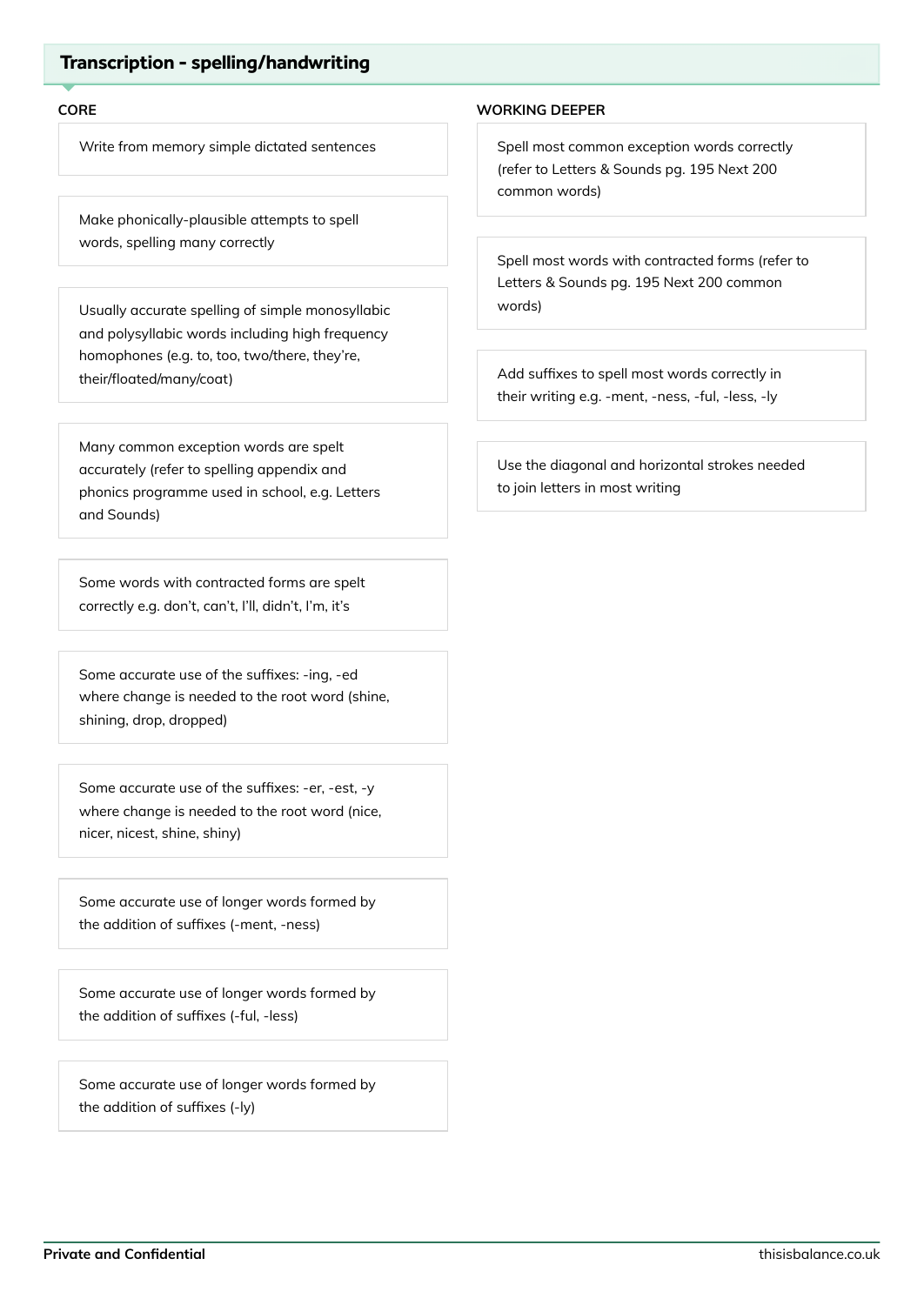Some accurate use of adding -es to nouns and verbs ending in -y (flies, tries, babies, carries)

Start joining letters and understand which letters are best left unjoined

Write capital letters, lower case letters and digits with correct size and orientation. Use spacing between words that reflects the size of the letters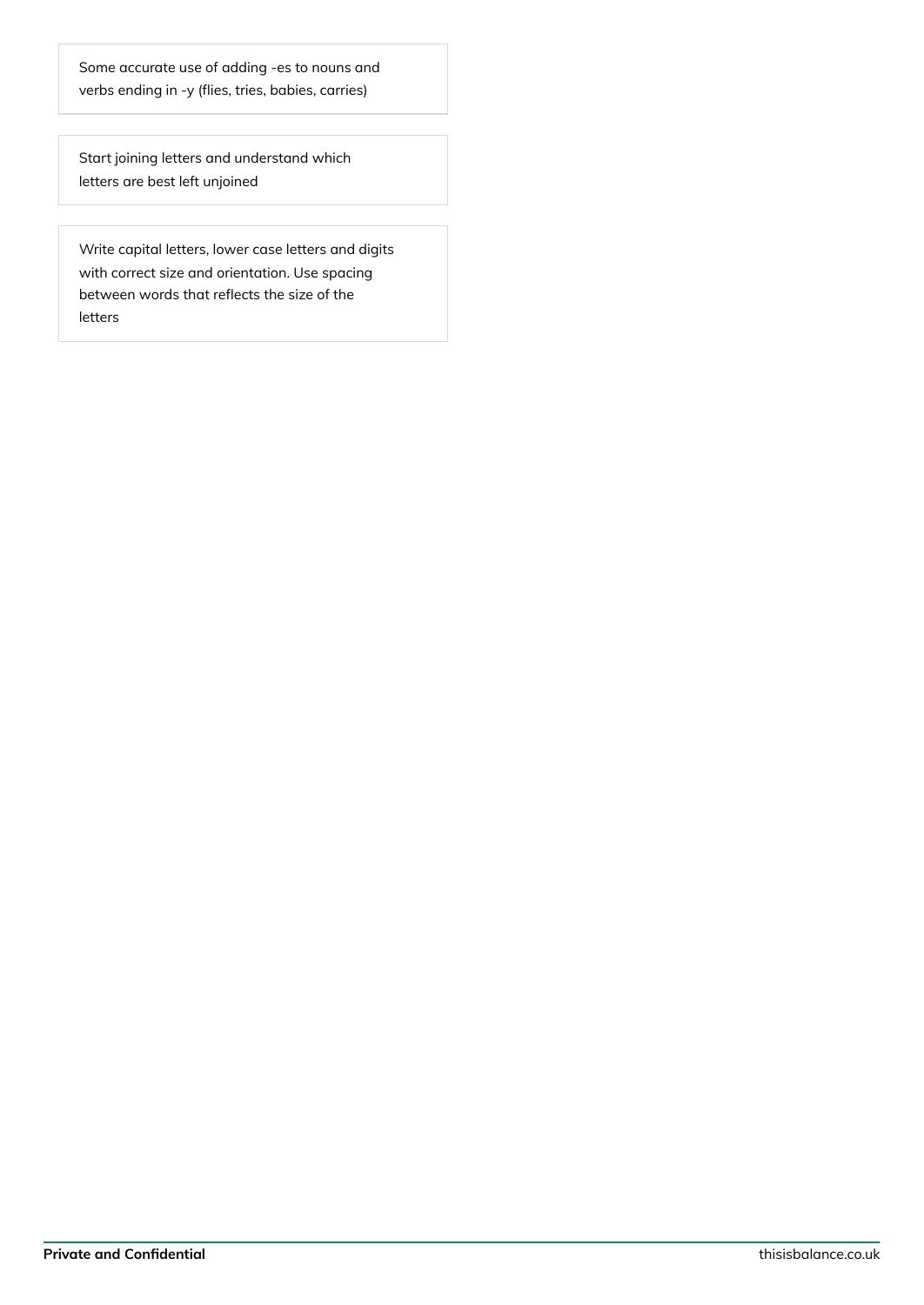



#### **CORE**

Plan using features of the given form

Plan, draft and orally rehearse writing, including selecting vocabulary and phrases to interest the reader

Start to use a varied and rich vocabulary and an increasing range of sentence structures

Create setting, characters and plot in narrative writing including a full sequence of events, dilemma/conflict and resolution

Create setting, characters and plot in narrative writing including consistent use of 1st or 3rd person

Create setting, characters and plot in narrative writing including some dialogue to show relationship between two characters

Re-read writing to check for meaning and tense form

Begin to evaluate the effectiveness of own and others' writing, suggesting grammar and vocabulary improvements

Proofread for spelling and punctuation errors

#### **WORKING DEEPER**

Greater awareness of the reader, including good control of varied and rich vocabulary

Greater independence when evaluating and editing the effectiveness of word choice, grammar and punctuation in writing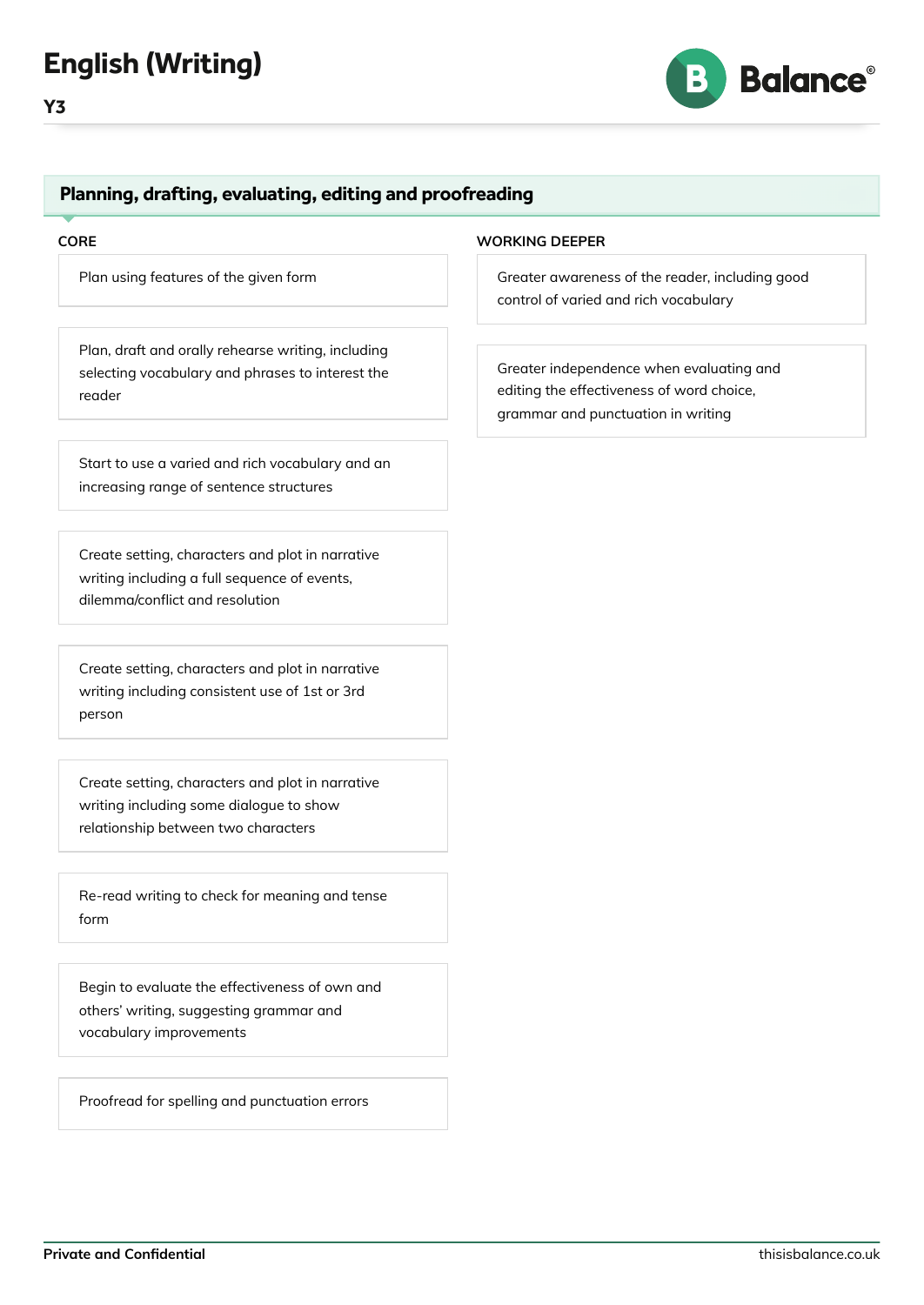## Composition - applying vocabulary, grammar & punctuation

#### **CORE**

Consistent use of a variety of sentences with different structures and functions

Simple, compound and complex sentences using a variety of conjunctions (when, before, after, while, so, because)

Statements, questions, exclamations and commands to create an appropriate effect

Adverbs to express time, place and cause (then, next, soon, therefore, finally)

Prepositions to express time, place and cause (e.g. before dark, during break, in the cave, because of him)

Expanded noun phrases to add and description and detail

Use full stops mostly accurately

Use capital letters mostly accurately (including for proper nouns)

Use exclamation marks mostly accurately

Use question marks mostly accurately

Use commas to separate items in lists mostly accurately

Mostly accurate use of apostrophes for contracted forms e.g. don't

#### **WORKING DEEPER**

Variety of verb forms used with confidence

Greater variety in sentence structures

The full range of punctuation taught so far is used accurately: full stops, capital letters, question marks, exclamation marks, commas in lists, apostrophes for contraction and singular noun possession, inverted commas for speech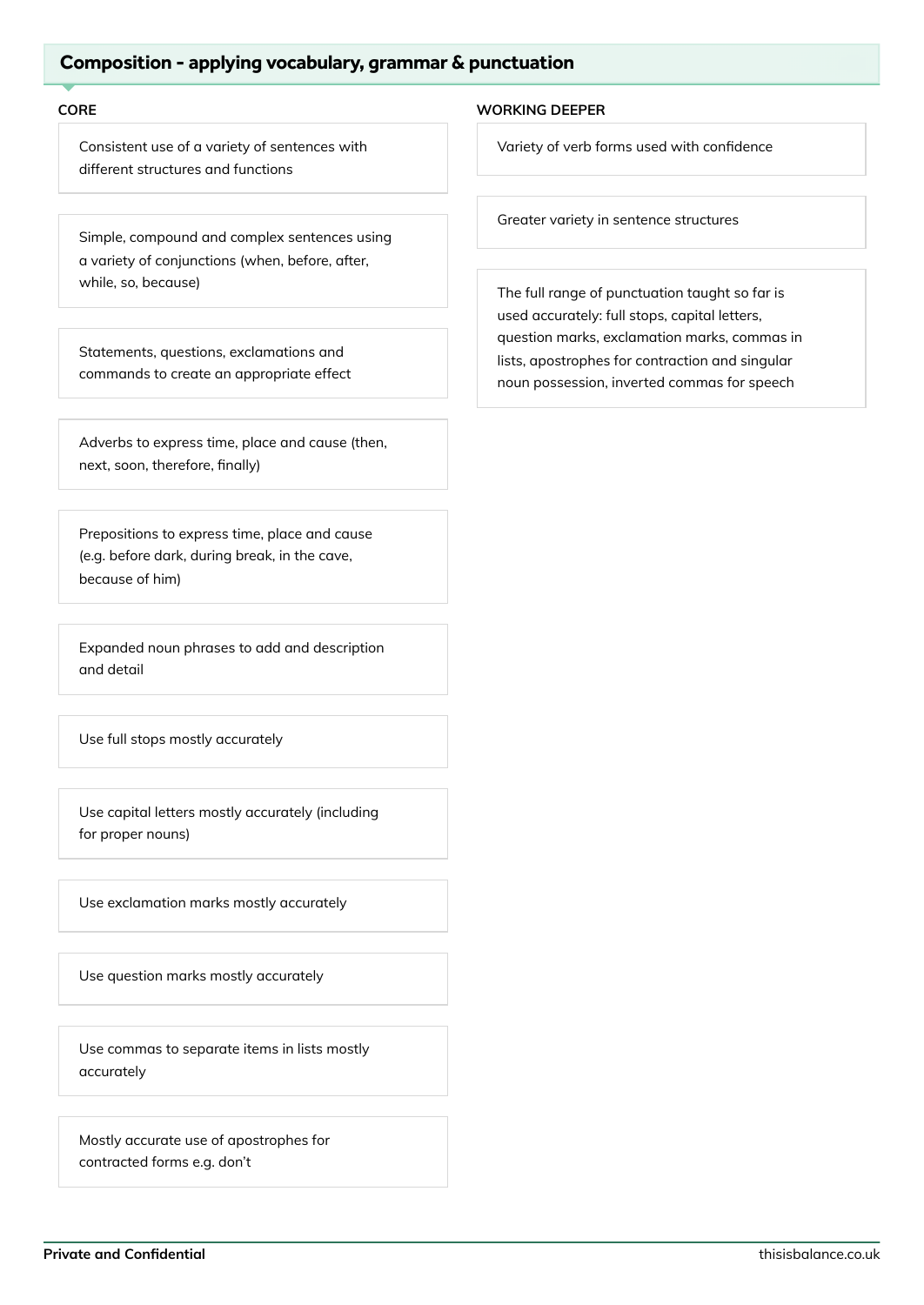Some apostrophes for possession with singular nouns, e.g. the dog's tail, John's hat

Some use of inverted commas to punctuate direct speech

Use past and present tense appropriately and consistently throughout writing

Confidently use the progressive form of verbs and demonstrate some use of the present perfect form of verbs: She is drumming, He has gone out to play, contrasted with, He went out to play

## Composition - structuring & organising texts

#### **CORE**

Sequence ideas or events maintaining writing form, e.g. bullet points for instructions, headings for an information text

Demonstrate some awareness of purpose through selection of relevant content

Group related ideas in paragraphs. In narrative, write an opening paragraph and further paragraphs for each stage

Sequence ideas or events and use adverbs and prepositions

### **WORKING DEEPER**

Paragraphs are used with greater control in both narrative and non-fiction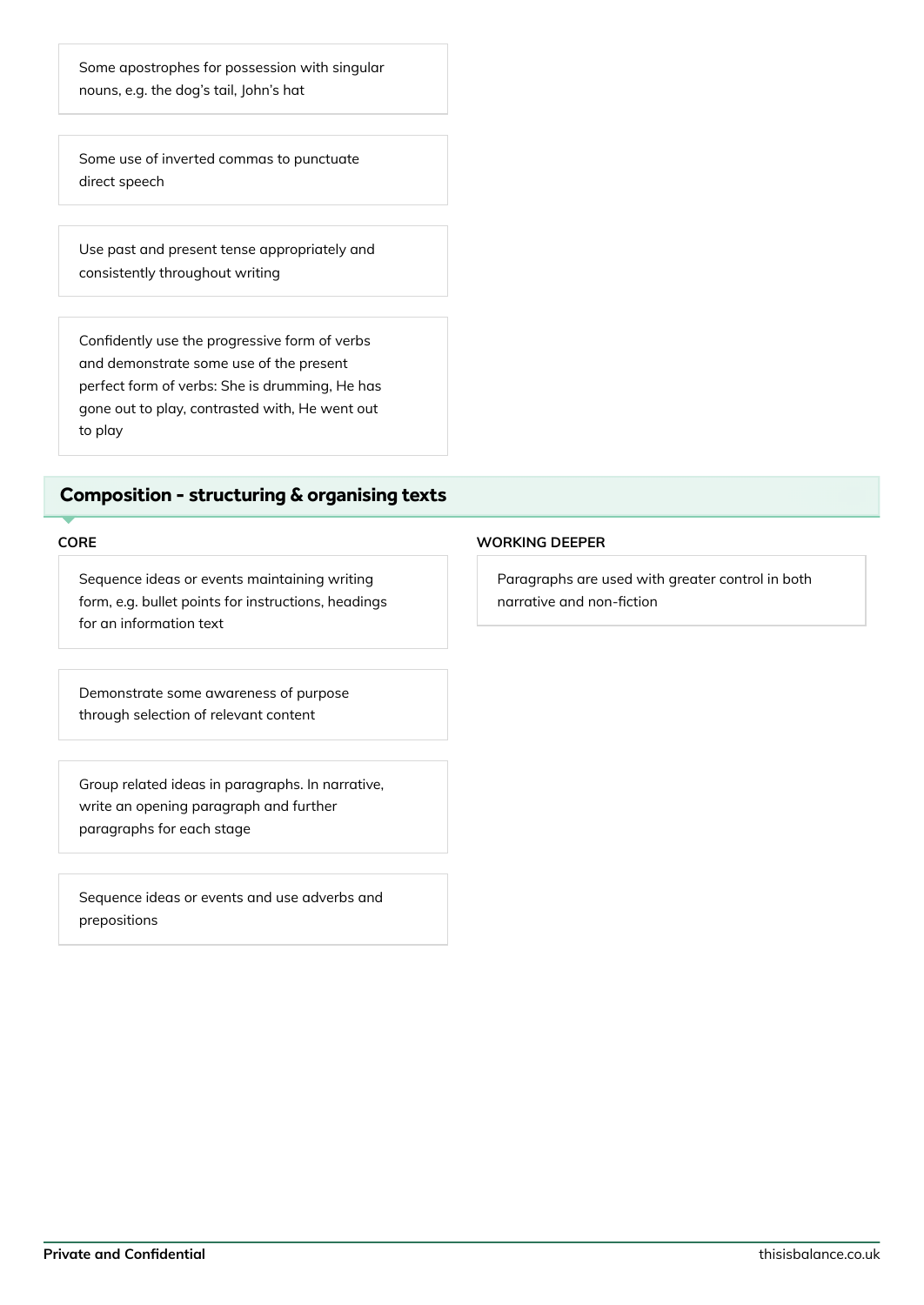## Transcription - spelling/handwriting

#### **CORE**

Use joined writing throughout their independent writing with greater consistency using diagonal and horizontal strokes

Most common exception words are spelt accurately

Write from memory simple dictated sentences apply punctuation taught so far with some accurate spelling of words from Y3/4 word list

Some words from the year 3 and 4 word list are spelt accurately

Some accurate use of suffixes from the year 3 /4 spelling appendix (-ly, -er, -ing)

Some accurate use of suffixes from the year 3 /4 spelling appendix (-sion, -tion, -ssion)

Some accurate use of suffixes from the year 3 /4 spelling appendix (-cian, -sian)

Some accurate use of suffixes from the year 3 /4 spelling appendix (-sure, -ture)

Some accurate use of prefixes from the year 3 /4 spelling appendix (super-, anti-, auto-)

A/an used accurately, e.g. a rock, an open book

Begin to use dictionaries (the first 2 or 3 letters of a word)

### **WORKING DEEPER**

Suffixes and prefixes are used mostly accurately (-ly, -er, -ing, -sion, -tion, -cian, -sian, -ssion, sure, -ture, super-, anti-, auto- )

Accurate spelling of common exception words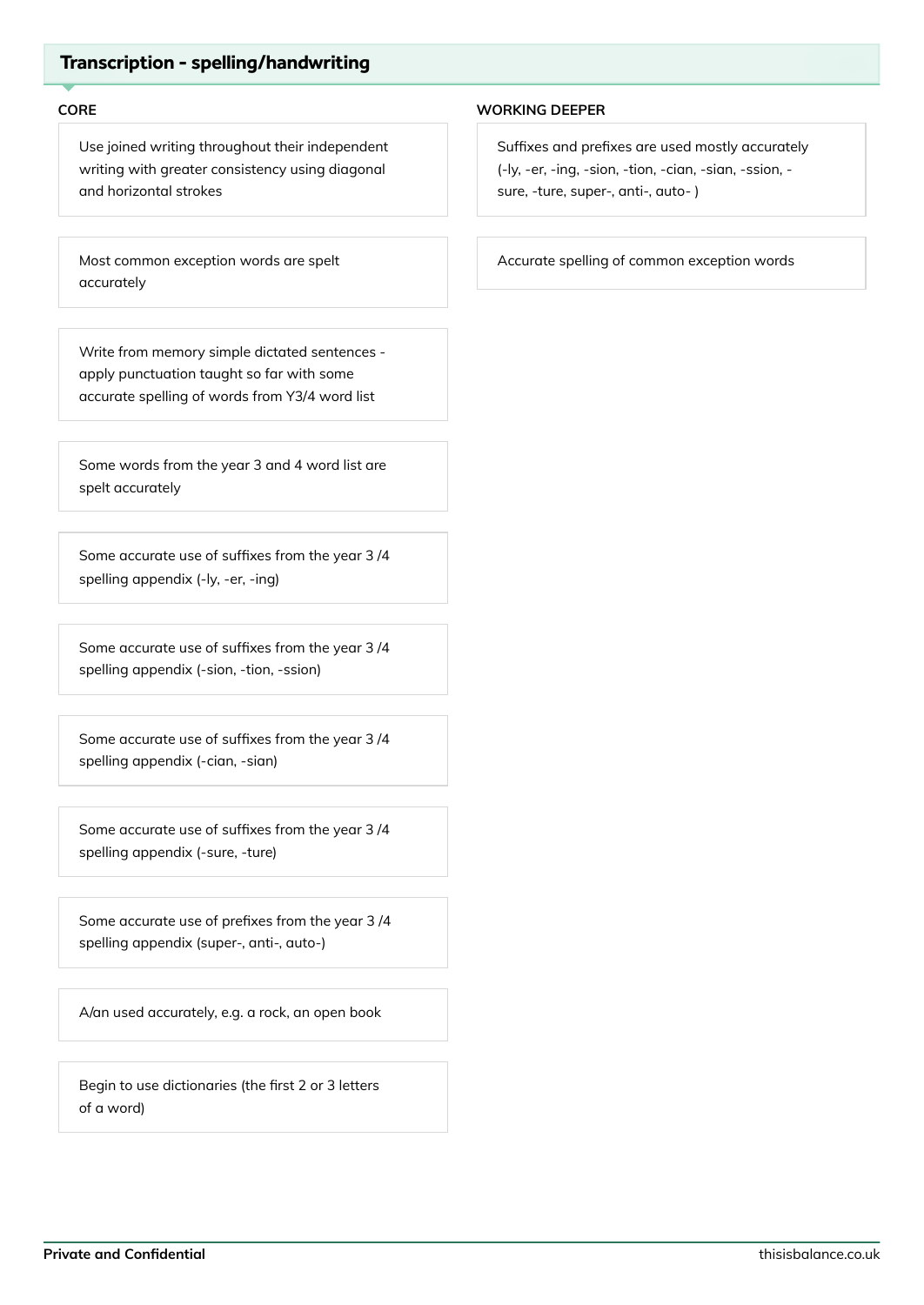



### **CORE**

Plan using features of the given form

Plan, draft and orally rehearse writing, including selecting vocabulary and phrases to engage and interest the reader

Enhance the effectiveness of writing through a varied and rich vocabulary, varied grammar and sentence structures

Create setting, characters and plot in narrative writing including: Using details to build character descriptions and evoke a response

Create setting, characters and plot in narrative writing including: Developing settings using adjectives and figurative language to evoke time, place and mood

Evaluate writing according to purpose considering the effectiveness of word choice, grammar and punctuation

Make appropriate additions, revisions and corrections when proofreading and editing

#### **WORKING DEEPER**

Greater awareness of the reader, including good control of varied and rich vocabulary

Evaluate and edit confidently the effectiveness of word choice, grammar and punctuation in writing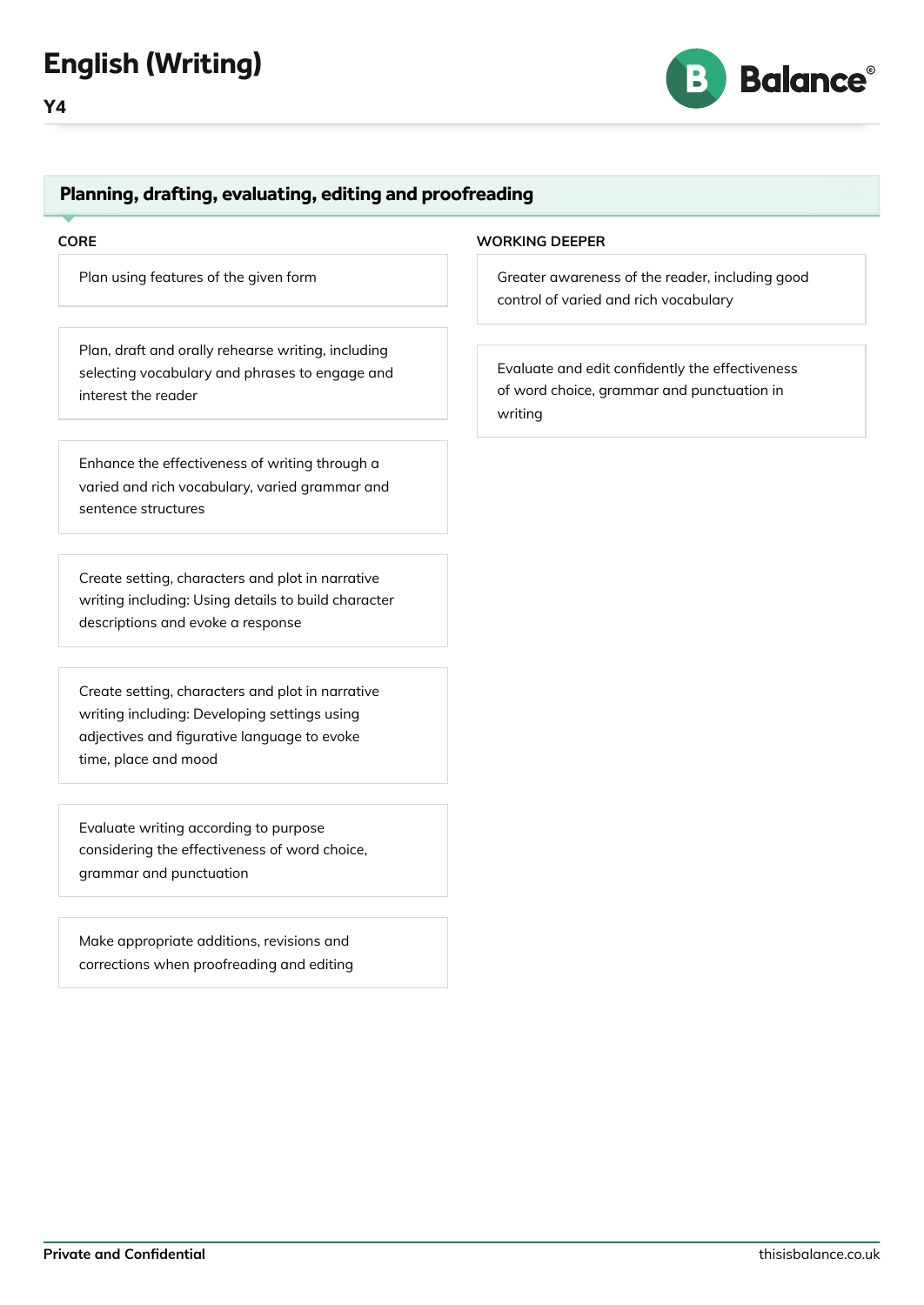Writing demonstrates appropriate use of: nouns and noun phrases expanded by the addition of modifying adjectives, nouns and preposition phrases (e.g. park the car beside the fence, look at the boat with the blue sail)

Writing demonstrates appropriate use of: Fronted adverbials to vary sentence structure (later that day, I heard the bad news)

Writing demonstrates appropriate use of: Standard English forms for verb inflections instead of local forms (e.g. we were instead of we was)

Writing demonstrates appropriate use of: The grammatical difference between plural and possessive s

Some use of determiners to give more detail about nouns (e.g. the, a, his, this, my, her, some)

Variety of verb forms used correctly and consistently (past and present tense, progressive and present perfect)

Punctuation at Y3 standard is used correctly: Full stops

Punctuation at Y3 standard is used correctly: Capital letters (including for proper nouns)

Punctuation at Y3 standard is used correctly: Exclamation marks

Punctuation at Y3 standard is used correctly: Question marks

### **WORKING DEEPER**

The full range of punctuation taught so far is used accurately including apostrophes for singular possession, inverted commas for speech, commas after fronted adverbials and growing accuracy of apostrophes for plural possession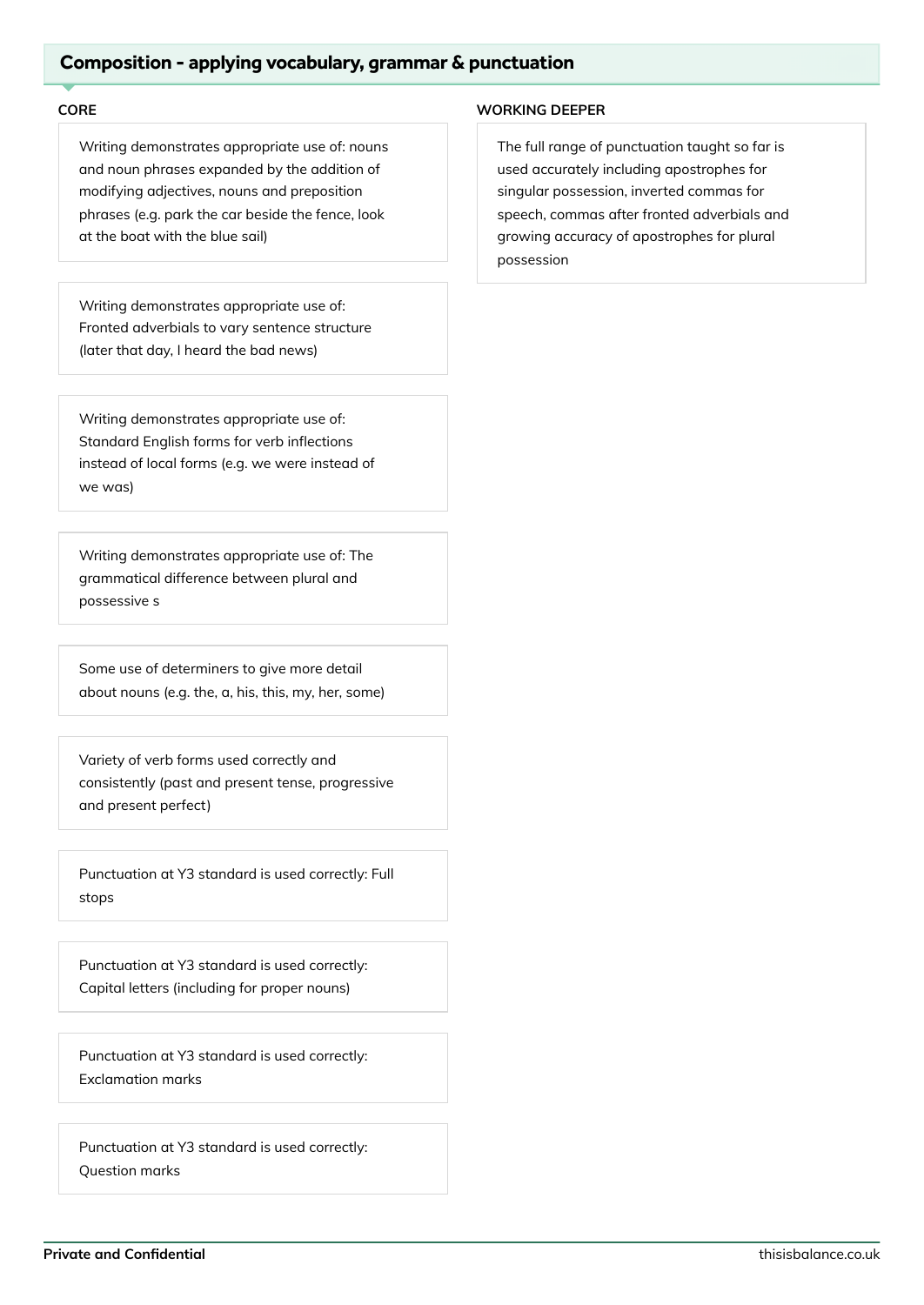Punctuation at Y3 standard is used correctly: Commas to separate items in lists

Punctuation at Y3 standard is used correctly: Apostrophes for contracted forms (e.g. don't)

Mostly accurate use of apostrophes for possession with singular nouns (e.g. the dog's tail, John's hat)

A range of punctuation is used, mostly accurately including: Commas after fronted adverbials

A range of punctuation is used, mostly accurately including: Use of inverted commas and other punctuation to indicate direct speech (e.g. comma after the reporting clause, end punctuation within inverted commas, capital letters, some accurate use of new line for new speaker)

A range of punctuation is used, mostly accurately including: Possessive apostrophes for plural nouns (e.g. girls', boys', babies')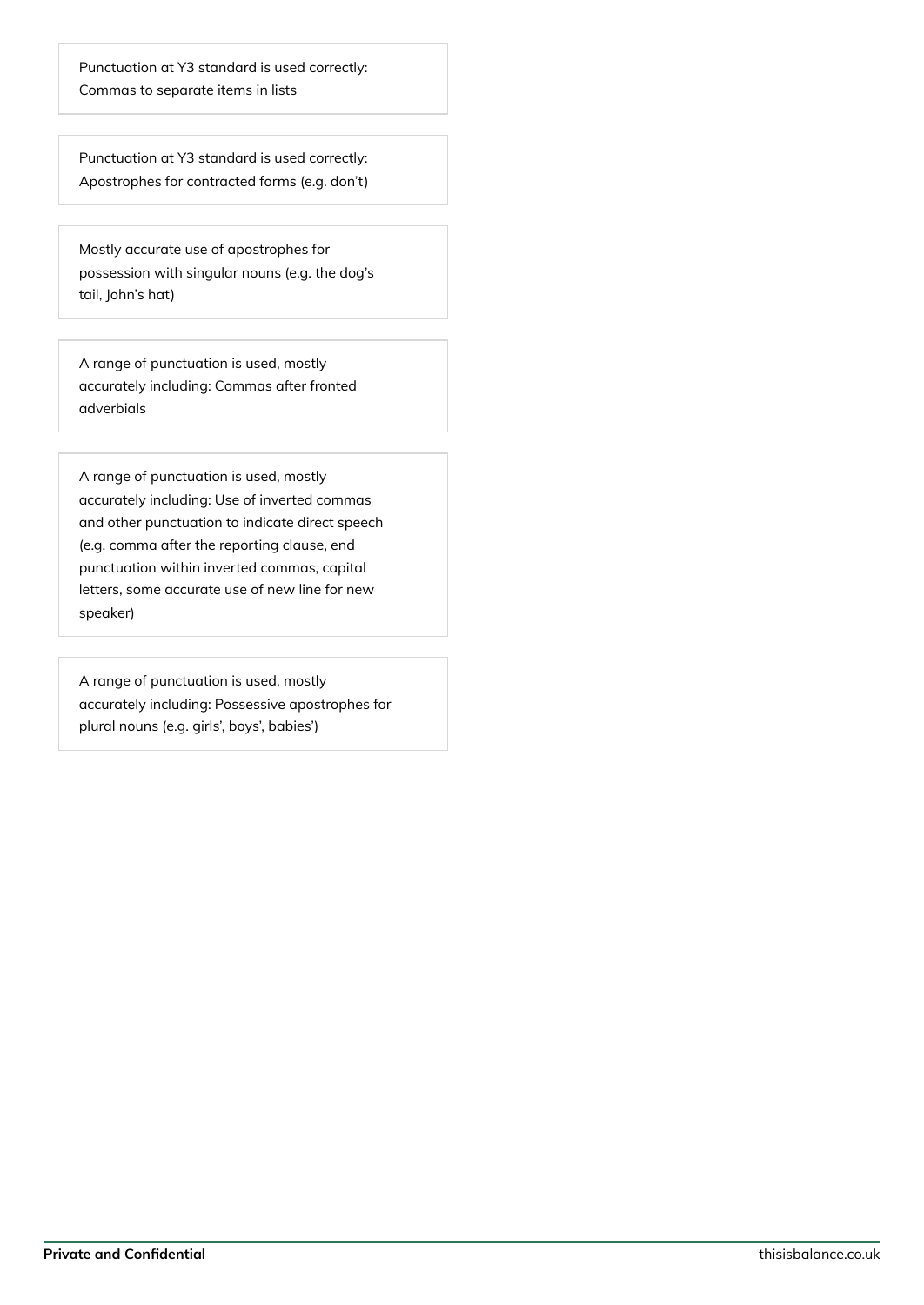Use paragraphs to organise information and ideas around a theme

Use paragraphs to organise and sequence more extended narrative structures

Use different ways, including fronted adverbials, to introduce or connect paragraphs (e.g. Sometime later/Inside the castle/Suddenly)

Use simple organisational devices, including headings and sub-headings to aid presentation

Appropriate choice of pronoun or noun within and across sentences to aid cohesion and avoid repetition (e.g. Allison picked up the flower. She gave it to her mum.)

### **WORKING DEEPER**

Paragraphs are used with control in both narrative and non-fiction, demonstrating a wider range of fronted adverbials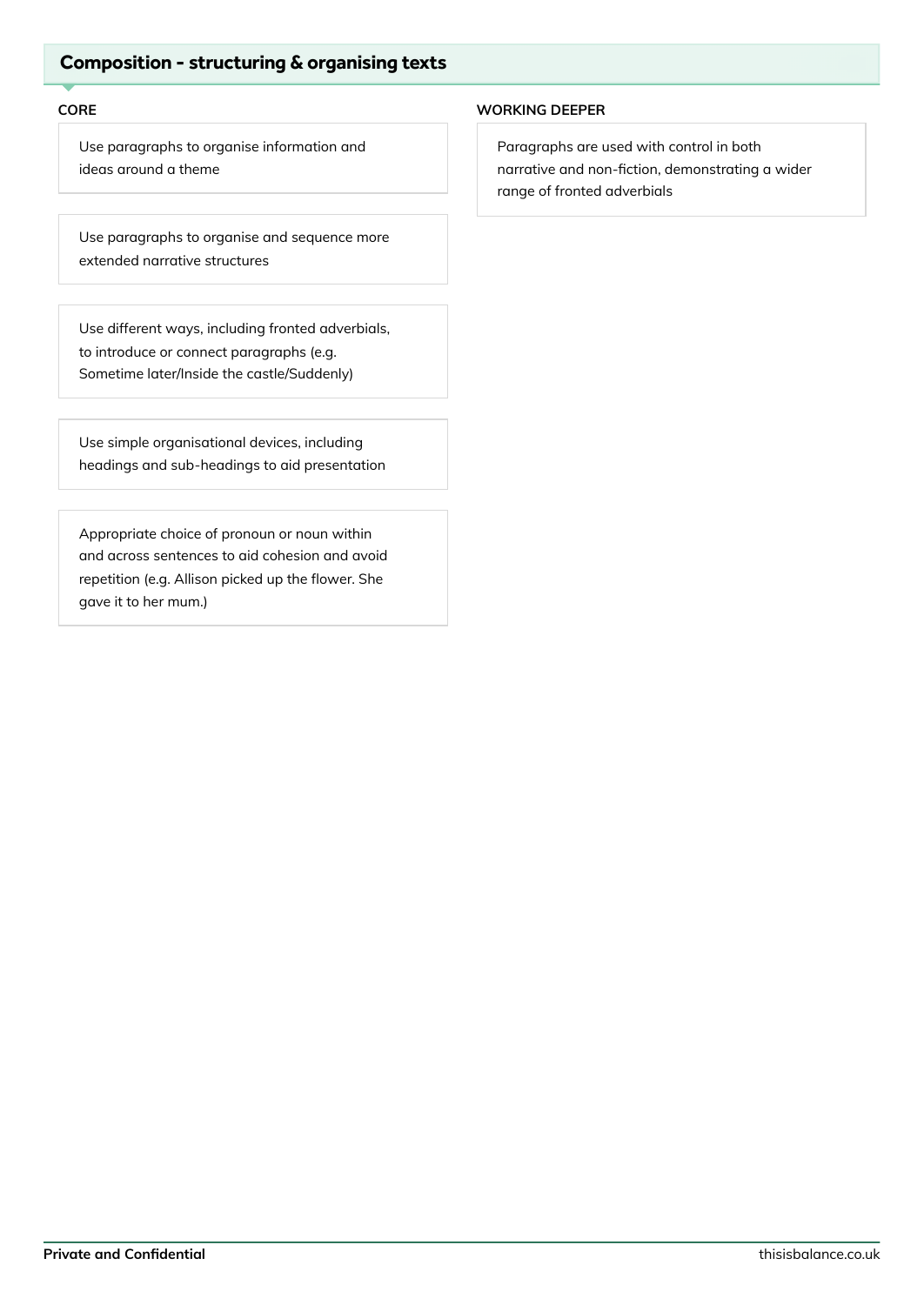## Transcription - spelling/handwriting

#### **CORE**

Join handwriting throughout independent writing using diagonal and horizontal strokes with greater fluency

Write from memory sentences, dictated by the teacher, that include words and punctuation included in the Y3/4 word list

Spelling is mostly accurate, with only a few errors in more ambitious vocabulary choices (refer to spelling appendix for Years 3 and 4)

Suffixes are used mostly accurately (-or, -ous, ation)

Prefixes are used mostly accurately (dis-, mis-, in-)

Prefixes are used mostly accurately (im-, ir-)

Prefixes are used mostly accurately (il-, re-)

Prefixes are used mostly accurately (sub-, inter-)

The full range of spelling rules and patterns, as listed in Appendix 1 for Years 3/4 are mostly accurate

Mostly accurate spelling of words from the year 3 /4 wordlist

Use dictionaries efficiently

### **WORKING DEEPER**

Use suffixes and prefixes accurately (refer to year 3/4 spelling appendix)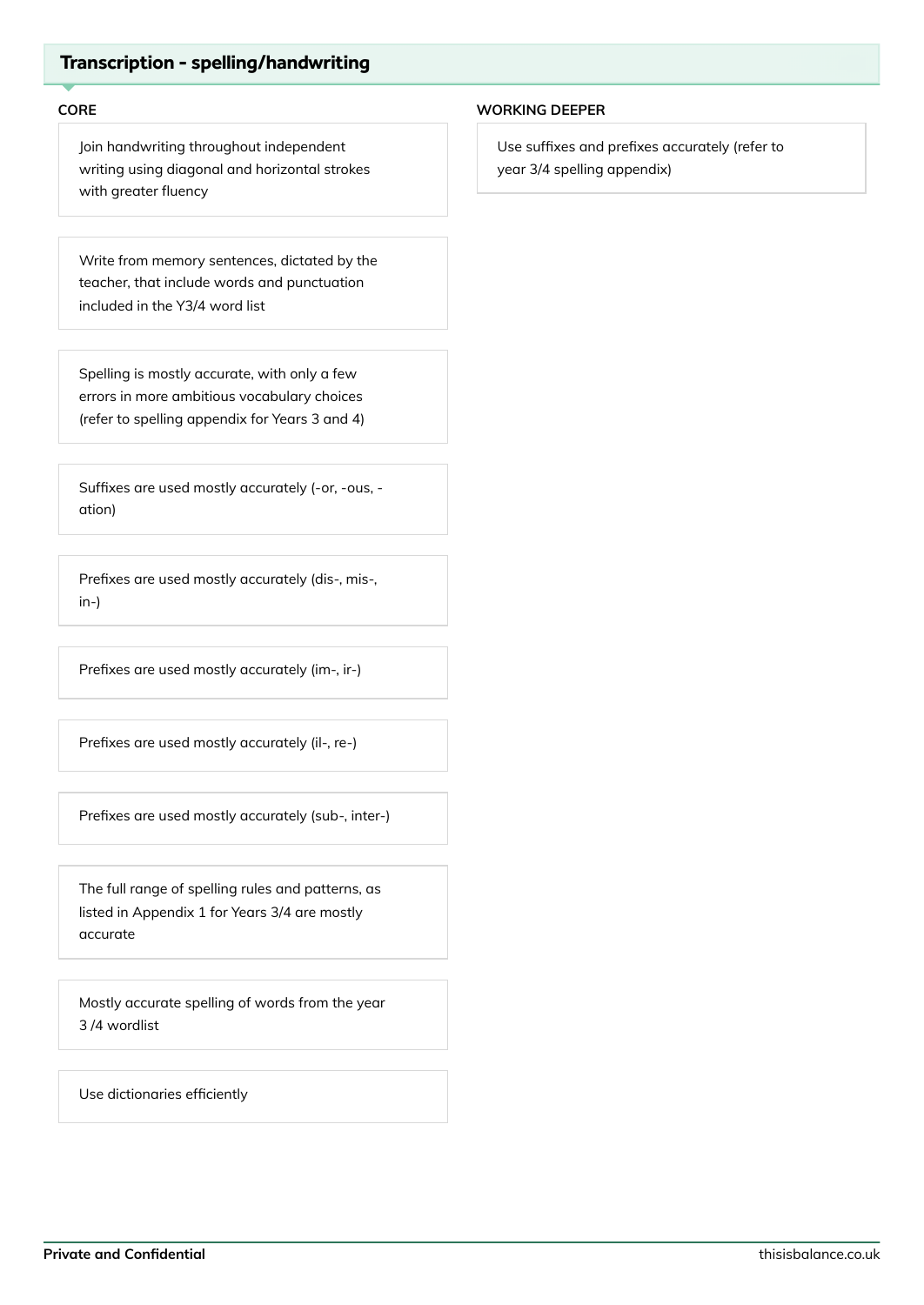



### **CORE**

Plan writing by identifying the audience and purpose of the writing

Select the appropriate form for writing

Demonstrate awareness of audience by using techniques such as recap, repetition of a catchphrase, humour; use dialogue imaginatively to entertain and engage the listener/reader

Adapt sentence length and vocabulary to change and enhance meaning

Develop setting, characters and plot in narrative writing: Use different ways to open the story

Develop setting, characters and plot in narrative writing: Add scenes, character, dialogue to a familiar story

Develop setting, characters and plot in narrative writing: Develop characterisation by showing the reader what characters say and do and how they feel and react at different points in the story

Evaluate the effectiveness of own and others' writing, suggesting grammar and vocabulary improvements including the accurate use of pronouns in sentences

Proofread for spelling and punctuation errors

### **WORKING DEEPER**

Greater awareness of the audience through a variety of techniques to engage and entertain

Evaluate and edit writing independently, including independent editing of spelling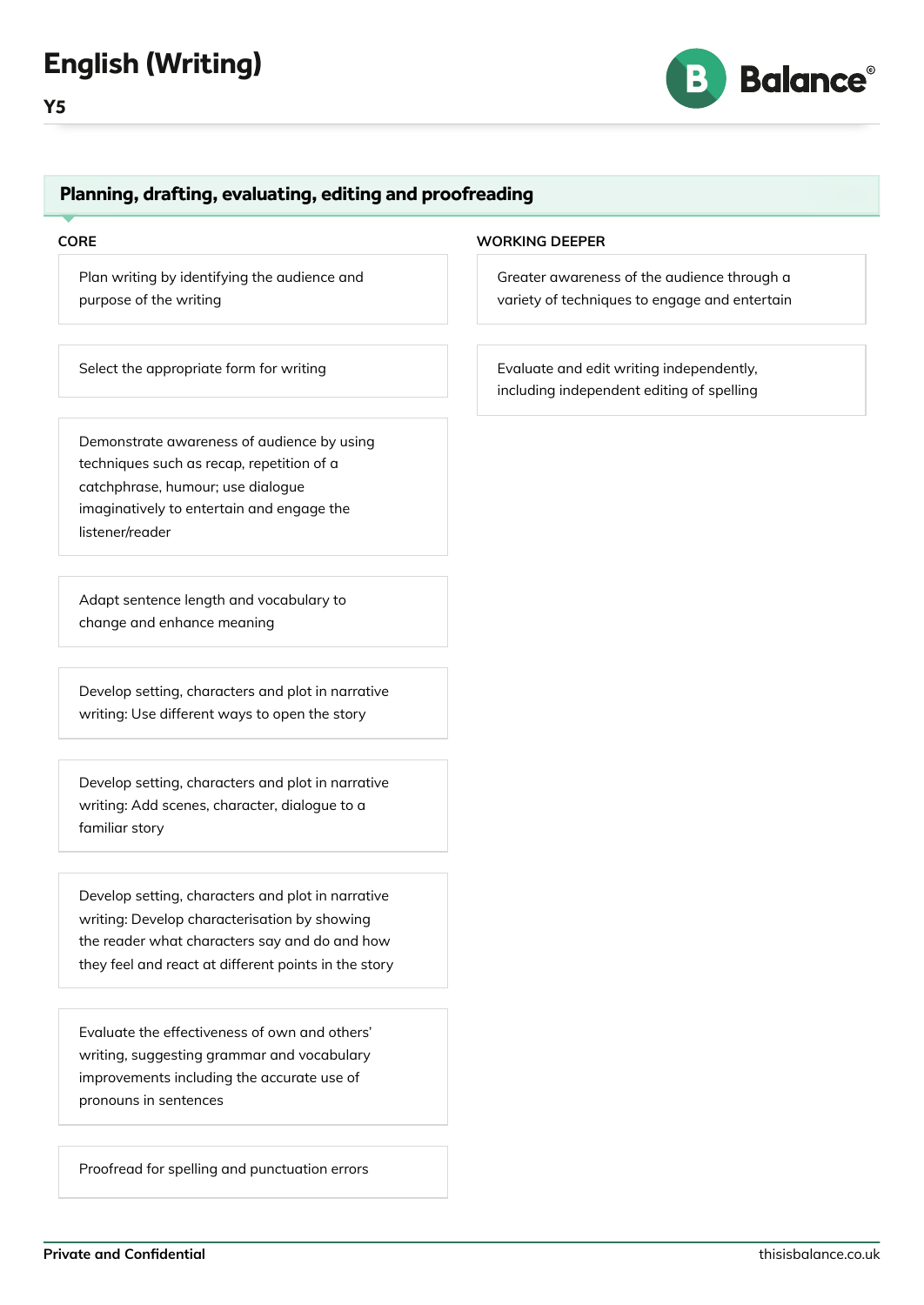Writing demonstrates appropriate use of: Some evidence of noun phrases conveying complicated information with greater precision including some repetition of noun phrases for specification (Some brave people have climbed mountains – the first two people were…; Just hear me out – all your children and all the children in town will love it!)

Writing demonstrates appropriate use of: Relative clauses beginning with who, which, where, when, whose or that to add detail or description (the house, which stood on the corner of the street, was derelict)

Writing demonstrates appropriate use of: Standard English forms for verb inflections instead of local forms (e.g. we were instead of we was)

Writing demonstrates appropriate use of: Adverbs to indicate degrees of possibility (perhaps, surely, certainly, definitely, maybe, possibly, clearly, obviously, probably)

Modal verbs to indicate degrees of possibility (might, should, will, must)

Punctuation at Y4 standard is used correctly: Full stops.

Punctuation at Y4 standard is used correctly: Capital letters.

Punctuation at Y4 standard is used correctly: Exclamation marks.

Punctuation at Y4 standard is used correctly: Question marks.

### **WORKING DEEPER**

Sentence types and verb forms are manipulated to engage the reader

Punctuation taught in year 5 is used with greater accuracy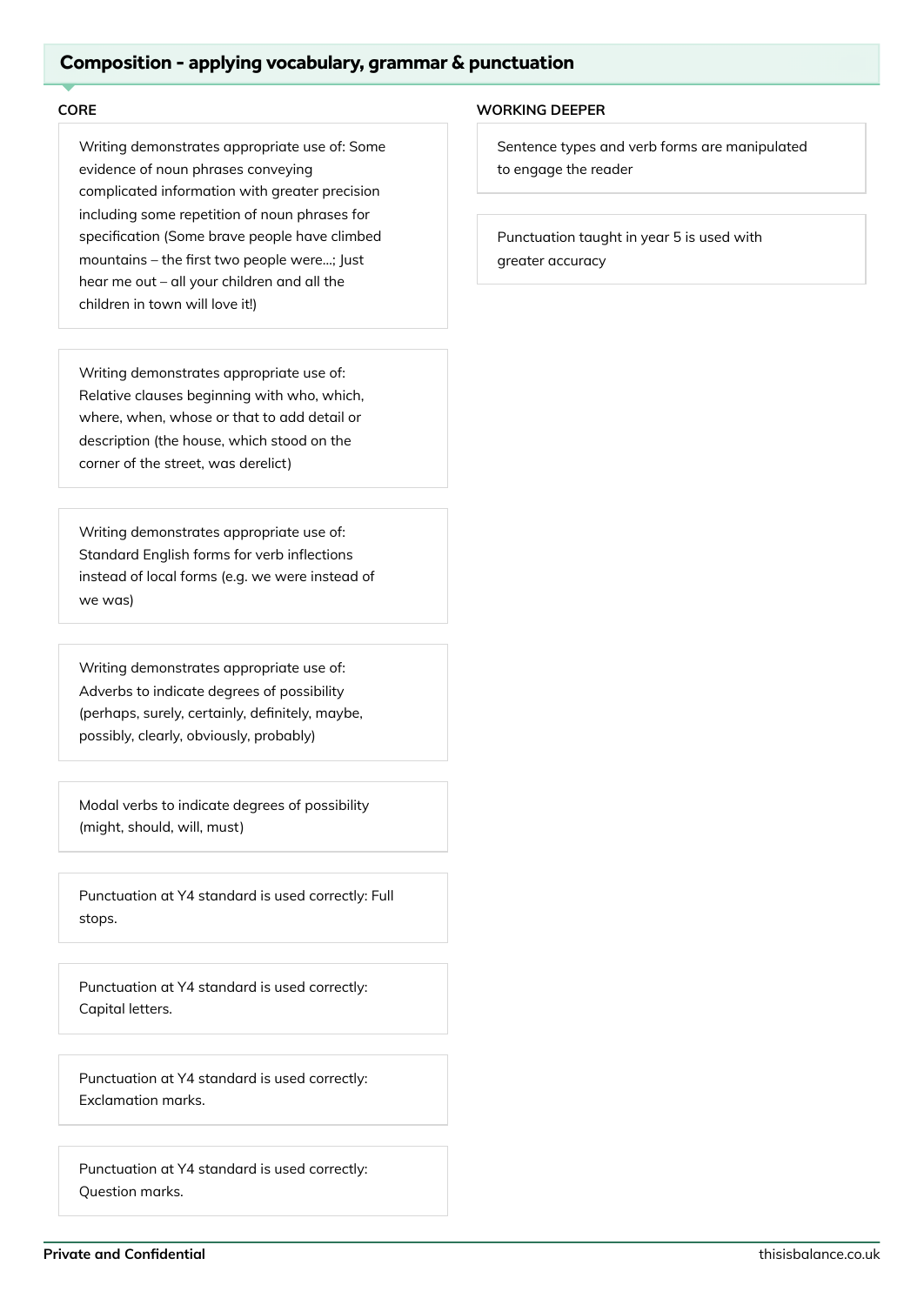Punctuation at Y4 standard is used correctly: Commas in lists.

Punctuation at Y4 standard is used correctly: Commas after fronted adverbials.

Punctuation at Y4 standard is used correctly: Inverted commas and other speech punctuation.

Punctuation at Y4 standard is used correctly: Apostrophes for contraction.

Punctuation at Y4 standard is used correctly: Apostrophes for singular possession.

Mostly accurate use of apostrophes for plural possession

Writing demonstrates appropriate use of: Brackets, dashes and commas to indicate parenthesis

Writing demonstrates appropriate use of: Commas to clarify meaning or avoid ambiguity

## Composition - structuring & organising texts

#### **CORE**

Use paragraphs to organise more complex information and narrative (in narrative, split into several paragraphs relating to story structure.)

Use a wide range of devices to build cohesion within a paragraph (then, after that, this, firstly…)

Use a wide range of devices to build cohesion across paragraphs using adverbs and adverbial phrases (time, place and number) and tense choices (He had seen her before.)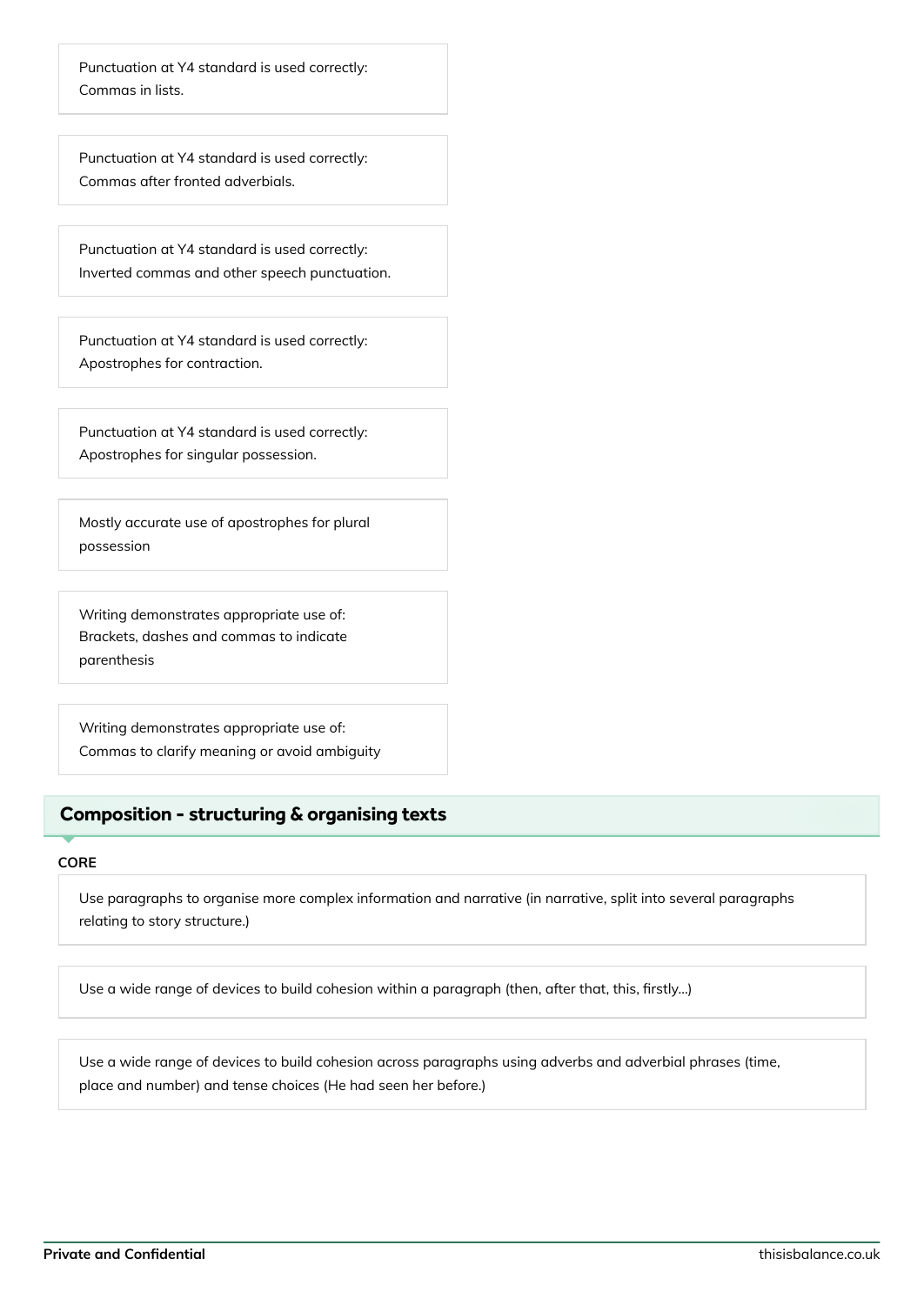To know the full range of spelling rules and patterns, as listed in Appendix 1 for Years 3/4

To know some rules and patterns from appendix 1 for years 5/6 are accurately applied, including: accurate spelling of some suffixes from appendix 1, years 5/6 (-cial, -tial)

To know some rules and patterns from appendix 1 for years 5/6 are accurately applied, including: accurate spelling of some suffixes from appendix 1, years 5/6 (-ant, -ance/-ancy)

To know some rules and patterns from appendix 1 for years 5/6 are accurately applied, including: accurate spelling of some suffixes from appendix 1, years 5/6 (-ation, -ent)

To know some rules and patterns from appendix 1 for years 5/6 are accurately applied, including: accurate spelling of some suffixes from appendix 1, years 5/6 (-ence/-ency)

To know some rules and patterns from appendix 1 for years 5/6 are accurately applied, including: accurate spelling of some suffixes from appendix 1, years 5/6 (-fer)

To know some rules and patterns from appendix 1 for years 5/6 are accurately applied, including: accurate spelling of some common homophones and other words which are often confused

To know some rules and patterns from appendix 1 for years 5/6 are accurately applied, including: accurate spelling of words that are often misspelt, including most words from the year 3/4 wordlist

### **WORKING DEEPER**

Greater accuracy of spelling taught in year 5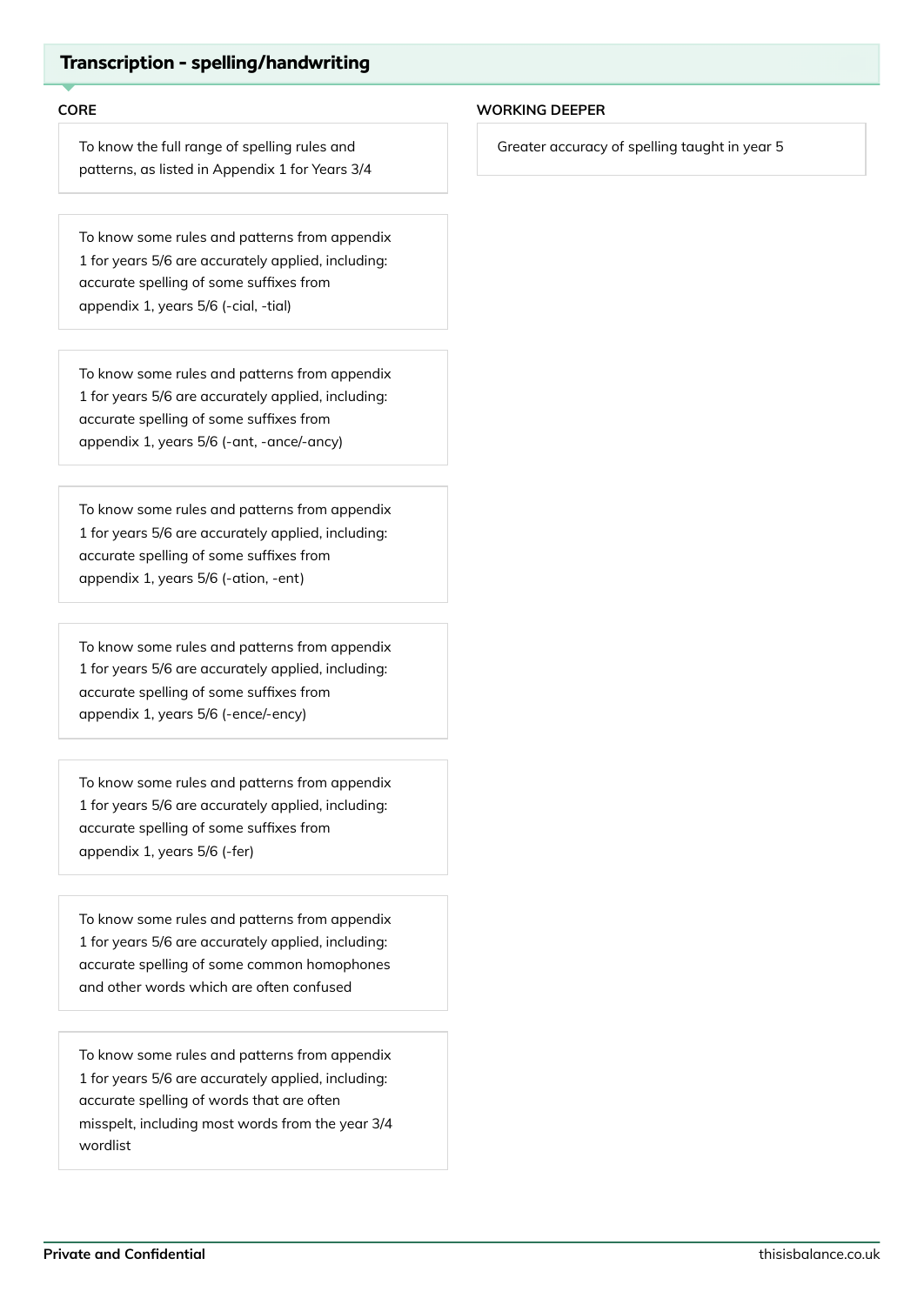To know some rules and patterns from appendix 1 for years 5/6 are accurately applied, including: accurate spelling of words that are often misspelt, including most words from the year 5/6 word list

Write from memory sentences, dictated by the teacher, that include words and punctuation included in the key stage 2 national curriculum

Handwriting is usually legible and fluent when writing at an increased speed, including appropriate choice of letter shape and whether or not to join letters (depending on personal style)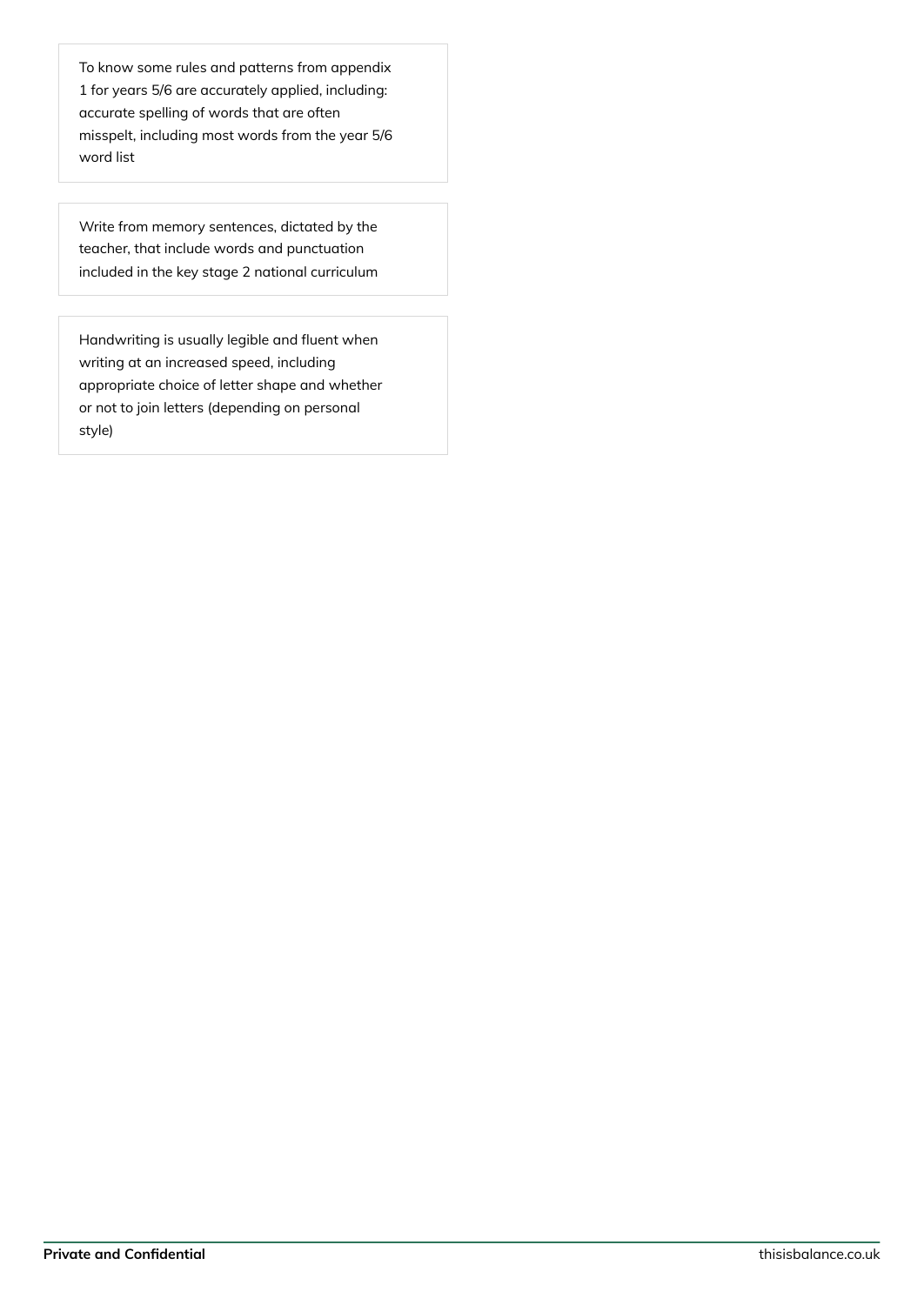

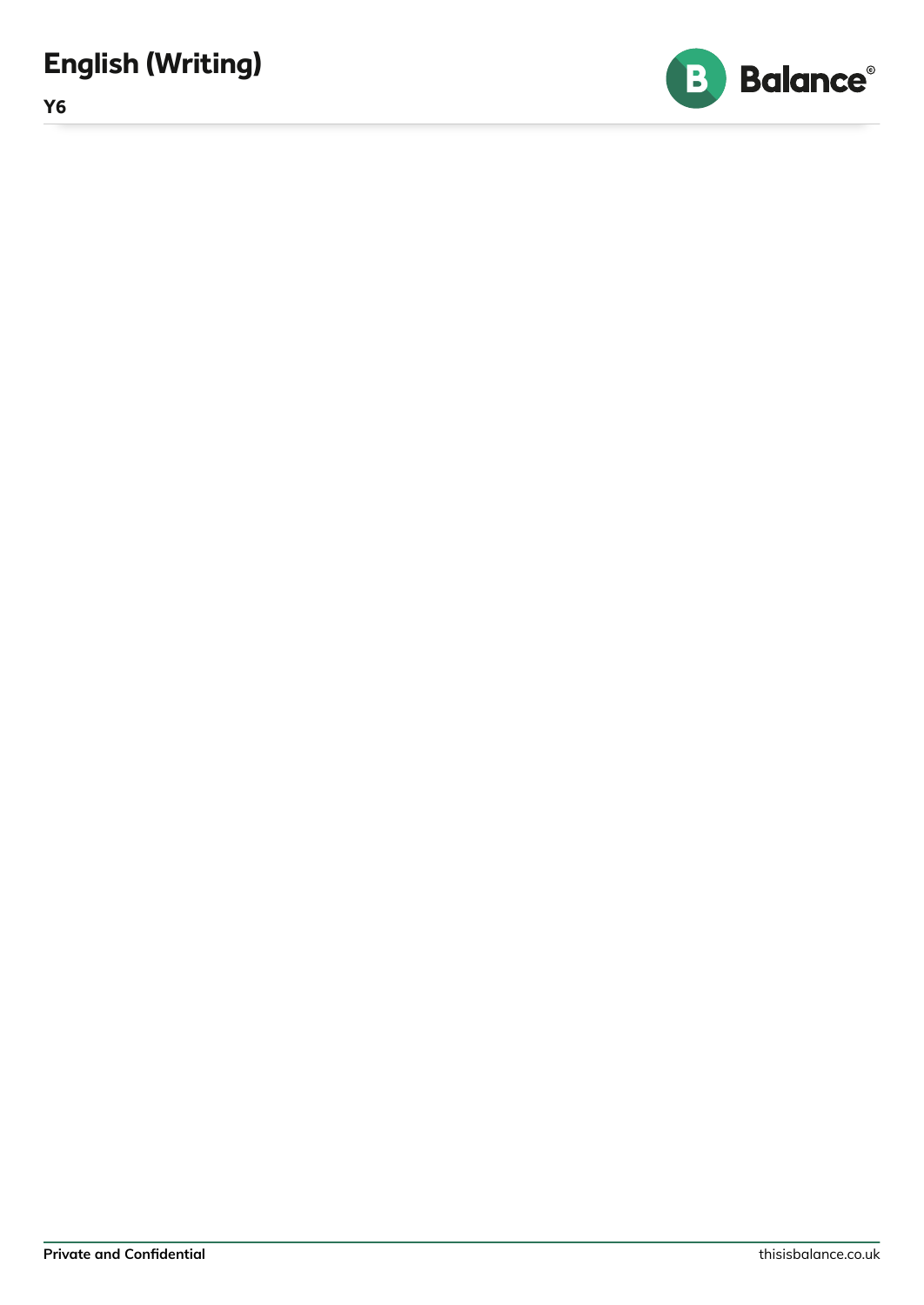#### **CORE**

Plan writing by identifying the audience and purpose of the writing

Develop setting, characters and plot in narrative writing: Use dialogue to advance the action and/or reveal new information

Develop setting, characters and plot in narrative writing: Create a setting and consider atmosphere by using expressive or figurative language and describing how it makes the character feel

Develop setting, characters and plot in narrative writing: Create convincing characters and gradually reveal more as the story unfolds, through the way they talk, act and interact with others

Make appropriate choices of grammar and vocabulary to clarify and enhance meaning

Use a dictionary and thesaurus to check word meaning and appropriateness

Summarise longer passages to clarify and enhance meaning

Evaluate writing and edit to make appropriate changes to grammar, vocabulary and punctuation including use of tense, subject verb agreement and register, to enhance effects and clarify meaning

Proofread for spelling and punctuation errors

### **WORKING DEEPER**

Audience and purpose are adapted and enhanced by the distinctive and independent voice of the writer

Evaluate and edit writing independently showing an awareness of the audience in editing choices made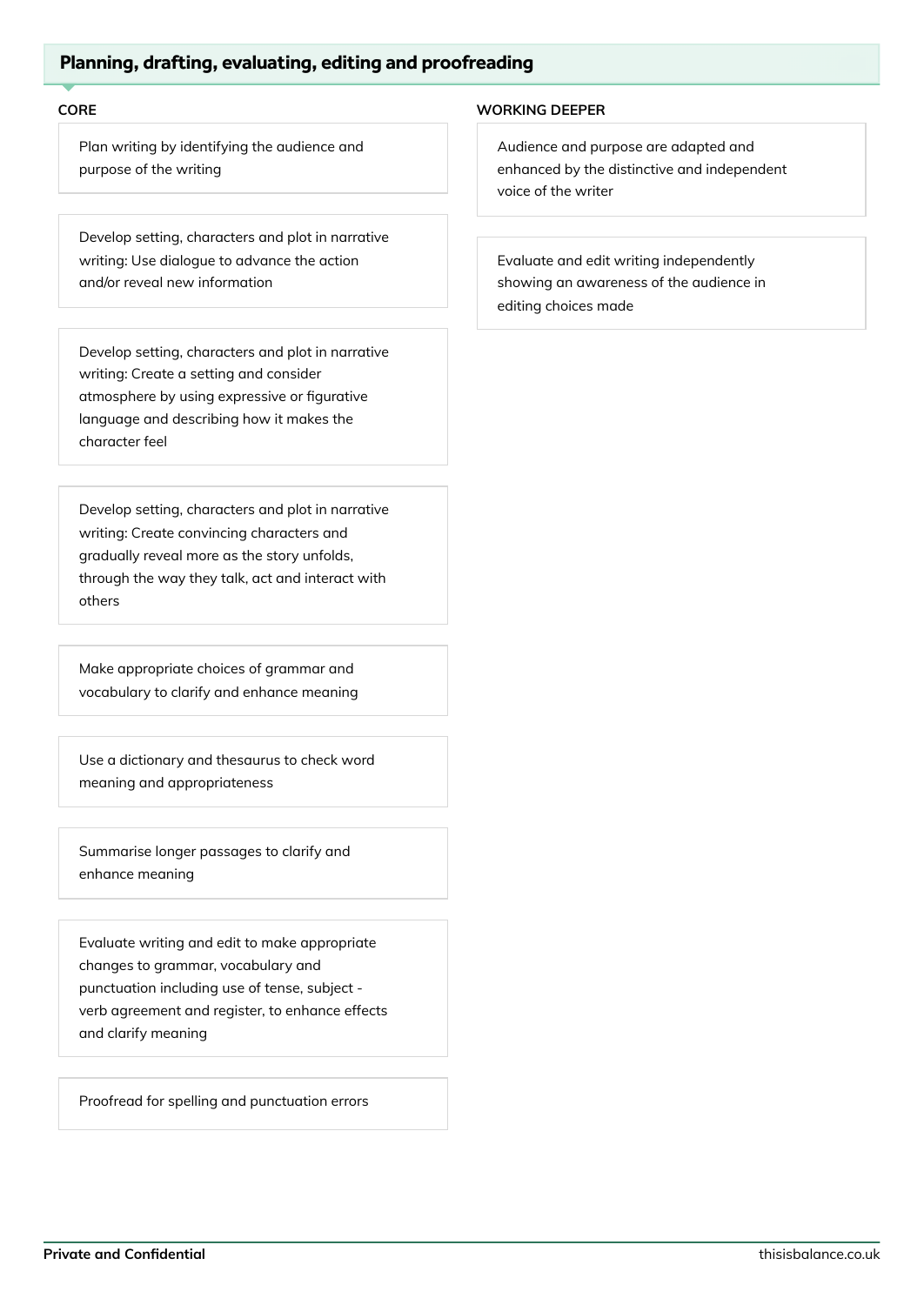Writing demonstrates appropriate use of: Expanded noun phrases to convey complicated information concisely and to add detail including some repetition of noun phrases e.g. a glimpse of a lady's ankle; Just hear me out – all your children and all the children in town will love it! (NP).

Writing demonstrates appropriate use of: Adverbs to convey complicated information concisely and to add detail. e.g. I was obviously talking about the play (A).

Writing demonstrates appropriate use of: Preposition phrases to convey complicated information concisely and to add detail. e.g. because of the curved walls (PP)

Writing demonstrates appropriate use of: Relative clauses using a wide range of relative pronouns (who, which, where, when, whose, that) or an omitted pronoun to clarify and explain relationships between ideas e.g. The house, which stood on the corner of the street, was derelict; The only communication (that) we were allowed to use was eye contact

Writing demonstrates appropriate use of: Varied verb forms used effectively in all written work: progressive, simple past, present, future and perfect form e.g. I have written it down so that we can check what he said. (present perfect)

Writing demonstrates appropriate use of: Vocabulary and grammatical choices to suit both formal and informal situations (e.g. the use of question tags: "He's your friend isn't he?" Or the use of subjunctive forms such as "If I were you")

### **WORKING DEEPER**

An ability to manage shifts in levels of formality by manipulating grammatical structures and by selecting vocabulary precisely

Accurate selection of varied verbs forms for meaning and effect

The full range of punctuation taught at KS2 is used accurately, including colons and semicolons to mark the boundary between independent clauses mostly correctly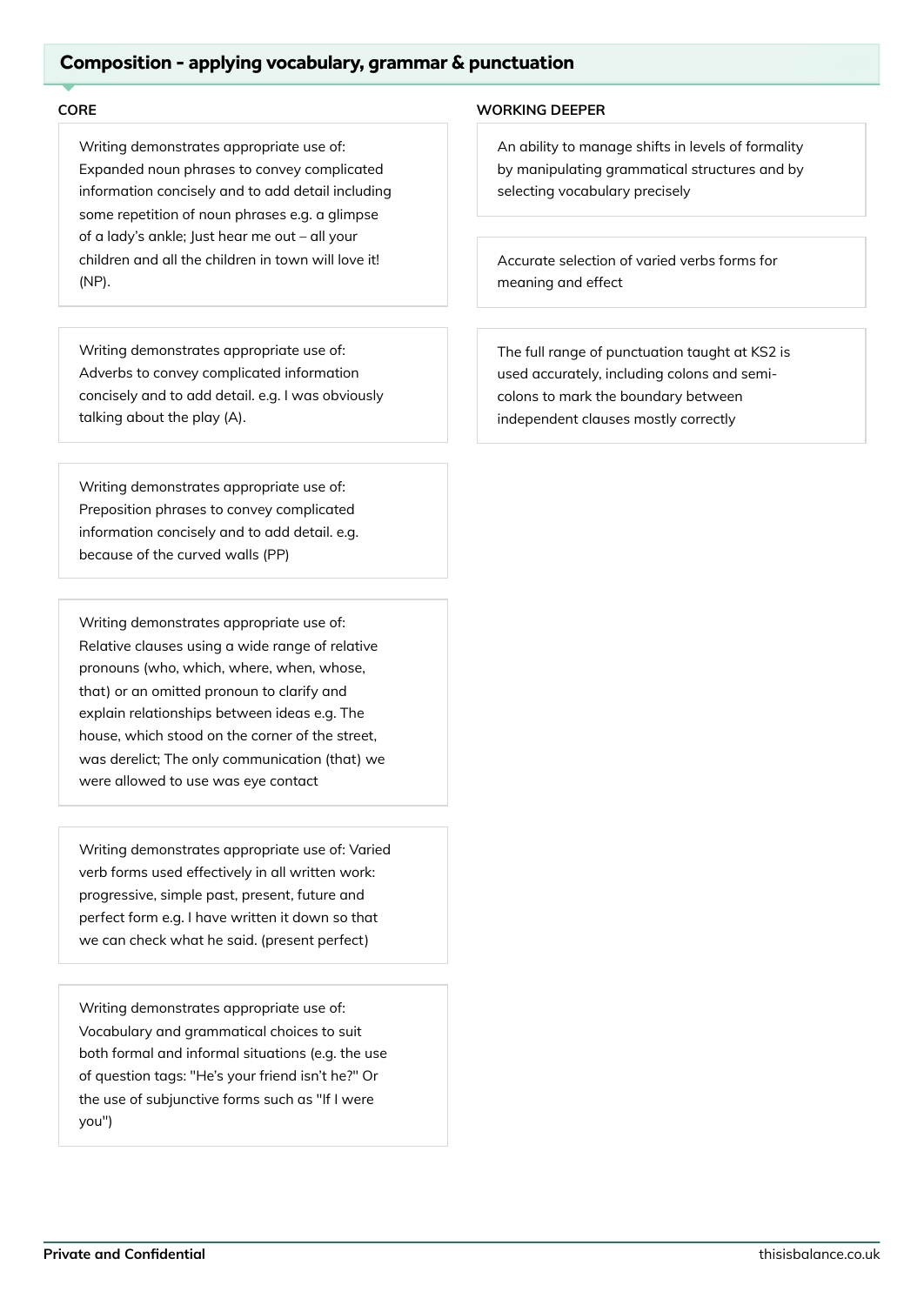Mostly appropriate use of: Modal verbs and adverbs to indicate degrees of possibility, probability and certainty, e.g. Their performance will be cursed; They could clearly see inside; Should I risk it?; We won't, but you might; Maybe you could do that

Mostly appropriate use of: The passive voice to affect the presentation of information e.g. They were nowhere to be seen; It was planted in squelching mud

A range of punctuation is used, mostly accurately, including: brackets or commas to indicate parenthesis

A range of punctuation is used, mostly accurately, including: commas to clarify meaning or avoid ambiguity

A range of punctuation is used, mostly accurately, including: Inverted commas

Some accurate use of: colons to introduce lists and semi-colons to separate items within lists

Some accurate use of: Colons and semi-colons to mark the boundary between independent clauses e.g. It's raining; I'm fed up

Some accurate use of: Dashes to indicate parenthesis

Some accurate use of: hyphens to avoid ambiguity

Consistent punctuation of bullet points